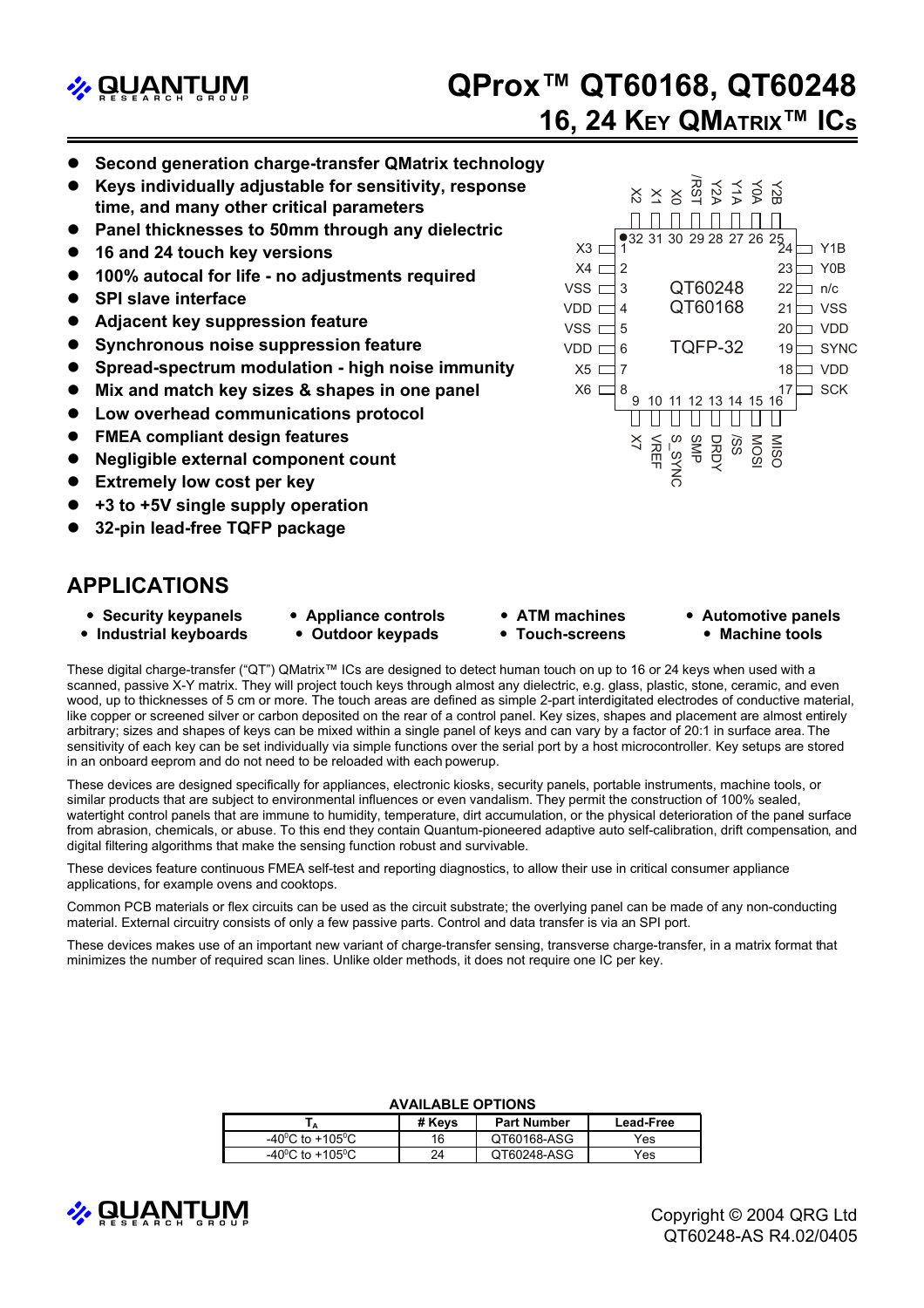# **Contents**

|   | 1 Overview<br>.                                                       | 3  |
|---|-----------------------------------------------------------------------|----|
|   | 1.1 Part differences                                                  | 3  |
|   | 1.2 Enabling / Disabling Keys                                         | 3  |
|   | 2 Hardware & Functional<br>.                                          | 3  |
|   | 2.1 Matrix Scan Sequence<br>.                                         | 3  |
|   | 2.2 Disabling Keys; Burst Paring<br>.                                 | 3  |
|   | 2.3 Response Time                                                     | 3  |
|   | 2.4 Oscillator                                                        | 4  |
|   | 2.5 Sample Capacitors; Saturation                                     | 4  |
|   | 2.6 Sample Resistors                                                  | 4  |
|   | 2.7 Signal Levels                                                     | 4  |
|   | 2.8 Matrix Series Resistors                                           | 5  |
|   | 2.9 Key Design                                                        | 5  |
|   | 2.10 PCB Layout, Construction<br>.                                    | 6  |
|   | 2.10.1 LED Traces and Other Switching Signals                         | 6  |
|   | 2.10.2 PCB Cleanliness                                                | 6  |
|   | 2.11 Power Supply Considerations                                      | 6  |
|   |                                                                       | 6  |
|   | Table 2-1 Basic Timings                                               | 6  |
|   | 2.13 Reset Input                                                      | 6  |
|   | 2.14 Spread Spectrum Acquisitions<br>.                                | 7  |
|   | 2.15 Detection Integrators                                            | 7  |
|   | 2.16 FMEA Tests<br>$\sim$<br>.                                        | 7  |
|   | 2.17 Wiring                                                           | 8  |
|   | Table 2.2 - Pin Listing                                               | 8  |
|   | Figure 2.7 Wiring Diagram<br>.                                        | 9  |
|   | <b>3 Serial Communications</b><br>.                                   | 10 |
|   | 3.1 DRDY Pin                                                          | 10 |
|   | 3.2 SPI Communications<br>.                                           | 10 |
|   | 3.3 Command Error Handling                                            | 11 |
| 4 | <b>Control Commands</b>                                               | 11 |
|   | 4.1 Null Command - 0x00                                               | 11 |
|   | 4.2 Enter Setups Mode - 0x01                                          | 12 |
|   | 4.3 Cal All - 0x03                                                    | 12 |
|   | 4.4 Force Reset - 0x04                                                | 12 |
|   | 4.5 General Status - 0x05                                             | 12 |
|   | 4.6 Report 1st Key - 0x06<br>.                                        | 13 |
|   | 4.7 Report Detections for All Keys - 0x07                             | 13 |
|   | Table 4.1 Bits for key reporting and numbering<br>.                   | 13 |
|   | 4.8 Report Error Flags for All Keys - 0x0b<br>dia anala anala anala a | 13 |
|   |                                                                       |    |

|          | 4.9 Report FMEA Status - 0x0c<br>.                     | 13 |
|----------|--------------------------------------------------------|----|
|          | 4.10 Dump Setups Block - 0x0d<br>.                     | 13 |
|          | 4.11 Eeprom CRC - 0x0e<br>. 13                         |    |
|          | 4.12 Return Last Command - 0x0f<br>. 13                |    |
|          | 4.13 Internal Code - 0x10                              | 13 |
|          | 4.14 Internal Code - 0x12                              | 13 |
|          | 4.15 Data Set for One Key - 0x4k                       | 14 |
|          | 4.16 Status for Key 'k' - 0x8k                         | 14 |
|          | 4.17 Cal Key 'k' - 0xck                                |    |
|          | 4.18 Command Sequencing                                | 14 |
|          | Table 4.2 Command Summary<br>. 16                      |    |
| 5 Setups | 18                                                     |    |
|          | 5.1 Negative Threshold - NTHR<br>. 18                  |    |
|          | 5.2 Positive Threshold - PTHR                          |    |
|          | 5.3 Drift Compensation - NDRIFT, PDRIFT<br>. 18        |    |
|          | 5.4 Detect Integrators - NDIL, FDIL<br>.               | 19 |
|          | 5.5 Negative Recal Delay - NRD                         | 19 |
|          | 5.6 Positive Recalibration Delay - PRD                 | 19 |
|          | 5.7 Burst Length - BL                                  |    |
|          | 5.8 Adjacent Key Suppression - AKS<br>. 20             |    |
|          | 5.9 Oscilloscope Sync - SSYNC<br>. 20                  |    |
|          | 5.10 Mains Sync - MSYNC                                |    |
|          | 5.11 Burst Spacing - BS                                |    |
|          | 5.12 Lower Signal Limit - LSL                          |    |
|          | 5.13 Host CRC - HCRC                                   |    |
|          | Table 5.1 Setups Block                                 |    |
|          | Table 5.2 Key Mapping                                  |    |
|          | Table 5.3 Setups Block Summary<br>. 23                 |    |
|          | <b>6 Specifications</b>                                |    |
|          | 6.1 Absolute Maximum Electrical Specifications<br>. 24 |    |
|          | 6.2 Recommended operating conditions<br>. 24           |    |
|          | 6.3 DC Specifications                                  |    |
|          | 6.4 Timing Specifications                              |    |
|          | 6.5 Mechanical Dimensions                              |    |
|          | 6.6 Marking                                            |    |
|          | 7 Appendix                                             |    |
|          | 7.1 8-Bit CRC Algorithm                                |    |
|          | 7.2 1-Sided Key Layout                                 |    |
|          | 7.3 PCB Layout<br>.27                                  |    |
|          |                                                        |    |

 $\rightarrow$  QUANTUM 2 QT60248-AS R4.02/0405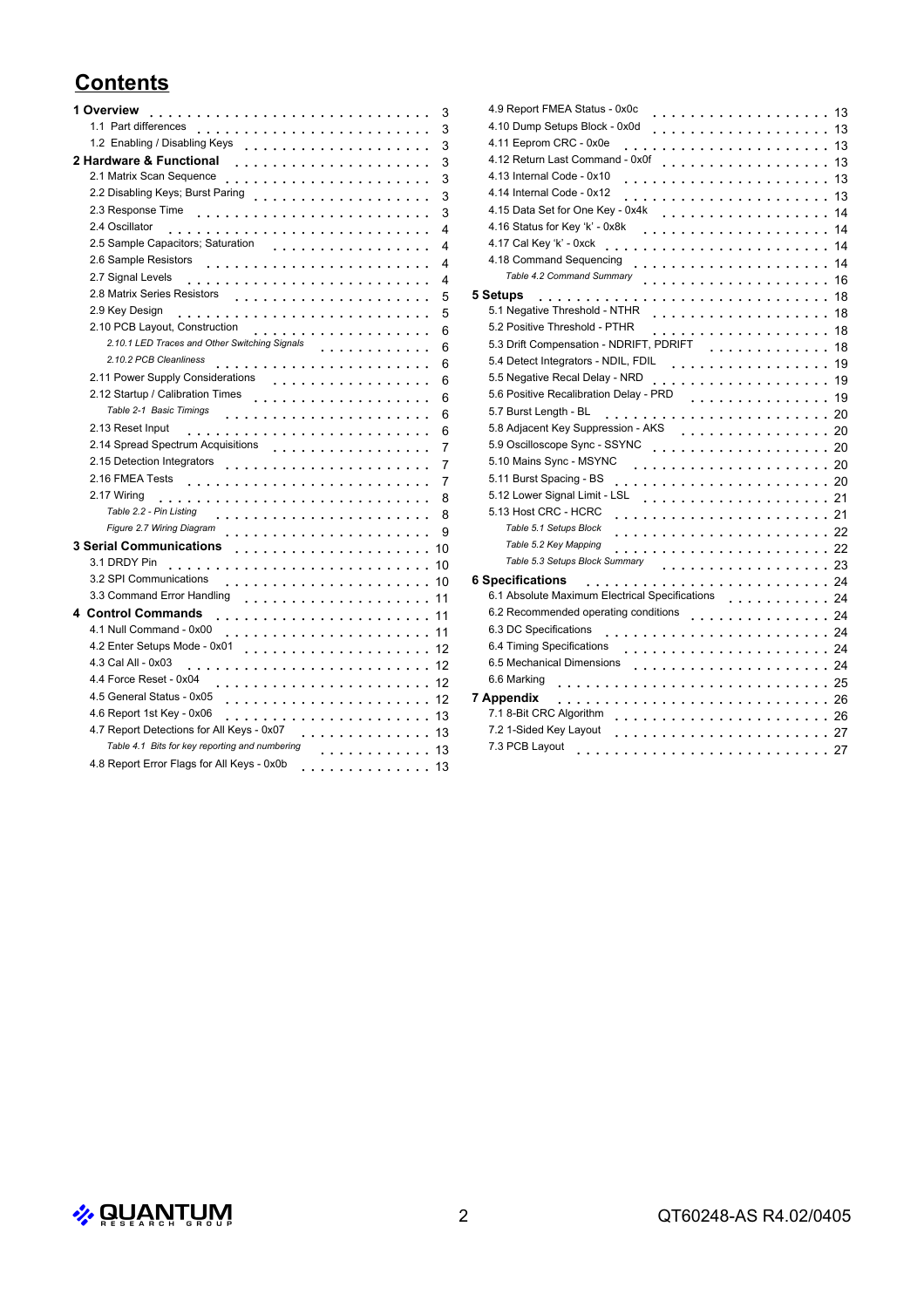## 1 Overview

QMatrix devices are digital burst mode charge-transfer (QT) sensors designed specifically for matrix geometry touch controls; they include all signal processing functions necessary to provide stable sensing under a wide variety of changing conditions. Only a few external parts are required for operation. The entire circuit can be built within a few square centimeters of single-sided PCB area. CEM-1 and FR1 punched, single-sided materials can be used for possible lowest cost. The PCB's rear can be mounted flush on the back of a glass or plastic panel using a conventional adhesive, such as 3M VHB 2-sided adhesive acrylic film.

#### **Figure 1-1 Field flow between X and Y elements**



QMatrix parts employ transverse charge-transfer ('QT') sensing, a technology that senses changes in electrical charge forced across an electrode by a pulse edge (Figure 1-1). QMatrix devices allow for a wide range of key sizes and shapes to be mixed together in a single touch panel.

The devices use an SPI interface to allow key data to be extracted and to permit individual key parameter setup. The interface protocol uses simple single byte commands and responds with single byte responses in most cases. The command structure is designed to minimize the amount of data traffic while maximizing the amount of information conveyed.

In addition to normal operating and setup functions the device can also report back actual signal strengths and error codes.

QmBtn software for the PC can be used to program the operation of the IC as well as read back key status and signal levels in real time.

The QT60168 and QT60248 are electrically identical with the exception of the number of keys which may be sensed.

## **1.1 Part differences**

Versions of the device are capable of a maximum of 16 or 24 keys (QT60168, QT60248 respectively).

These devices are identical in all respects, except that each is capable of only the number of keys specified. These keys can be located anywhere within the electrical grid of 8 X and 3 Y scan lines.

Unused keys are always pared from the burst sequence in order to optimize speed. Similarly, in a given part a lesser number of enabled keys will cause any unused acquisition burst timeslots to be pared from the sampling sequence to optimize acquire speed. Thus, if only 14 keys are actually enabled, only 14 timeslots are used for scanning.

## **1.2 Enabling / Disabling Keys**

The NDIL parameter is used to enable and disable keys in the matrix. Setting NDIL = 0 for a key disables it (Section 5.4). At no time can the number of enabled keys exceed the maximum specified for the device in the case of the QT60168.

On the QT60168, only the first 2 Y lines (Y0, Y1) are operational by default. On the QT60168, to use keys located on line Y2, one or more of the pre-enabled keys must be disabled simultaneously while enabling the desired new keys. This can be done in one Setups block load operation.

## 2 Hardware & Functional

#### **2.1 Matrix Scan Sequence**

The circuit operates by scanning each key sequentially, key by key. Key scanning begins with location X=0 / Y=0 (key #0). X axis keys are known as *rows* while Y axis keys are referred to as *columns*. Keys are scanned sequentially by row, for example the sequence X0Y0 X1Y0 .... X7Y0, X0Y1, X1Y1... etc. Keys are also numbered from 0..24. Key 0 is located at X0Y0. A table of key numbering is located on page 22.

Each key is sampled in a burst of acquisition pulses whose length is determined by the Setups parameter BL (page 20), which can be set on a per-key basis. A burst is completed entirely before the next key is sampled; at the end of each burst the resulting signal is converted to digital form and processed. The burst length directly impacts key gain; each key can have a unique burst length in order to allow tailoring of key sensitivity on a key by key basis.

## **2.2 Disabling Keys; Burst Paring**

Keys that are disabled by setting NDIL =0 (Section 5.4, page 19) have their bursts pared from the scan sequence to save time. This has the consequence of affecting the scan rate of the entire matrix as well as the time required for initial matrix calibration.

Reducing the number of enabled keys also reduces the time required to calibrate an individual key once the matrix is initially calibrated after power-up or reset, since the total cycle time is proportional to the number of enabled keys.

Keys that are disabled report as follows:

 $Signal = 0$ Reference = 0 Low-signal error flag (provided LSL >0) Calibrating flag for key set only just after device reset or after a CAL command, for one scan cycle only Failed calibration error for key always set Detect flag for key never set

See also Section 4.16 notes.

## **2.3 Response Time**

The response time of the device depends on the scan rate of the keys (Section 5.11), the number of keys enabled (Section 5.4), the detect integrator settings (Section 5.4), the serial polling rate by the host microcontroller, and the time required to do FMEA tests at the end of each scan (~5ms).

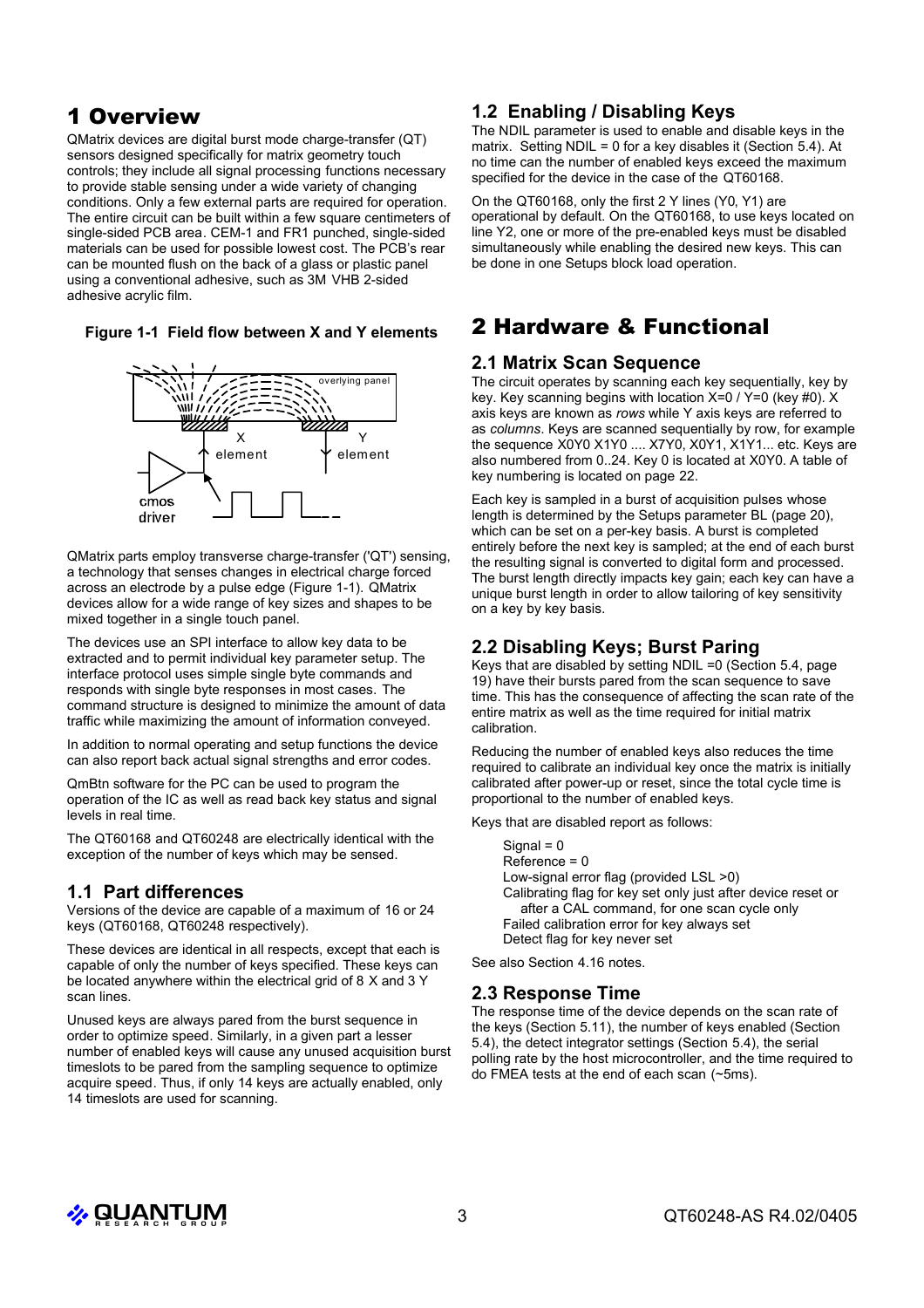For example:

```
NKF = Number of keys enabled = 20FDIL = Fast detect integrator limit = 5BS = Burst spacing = 0.5ms
FMEA = FMEA test time = 5ms
NDIL = Norm detect integrator Limit = 2
HPR = Host polling rate = 10ms
```
The worst case response time is computed as:

 $Tr = (((NKE + FDIL) * BS) + FMEA) * NDIL) + HPR$ 

For the above example values:

 $Tr = (((20 + 5) * 0.5 \text{ms}) + 5 \text{ms}) * 2) + 10 \text{ms} = 45 \text{ms}$ 

#### **2.4 Oscillator**

The oscillator is internal to the device. There is no facility for external clocking.

#### **2.5 Sample Capacitors; Saturation**

The charge sampler capacitors on the Y pins should be the values shown. They should be X7R or NP0 ceramics or PPS film. The value of these capacitors is not critical but 4.7nF is recommended for most cases.

Cs voltage saturation is shown in Figure 2-1. This nonlinearity is caused by excessively negative voltage on Cs inducing conduction in the pin protection diodes. This badly saturated signal destroys key gain and introduces a strong thermal coefficient which can cause 'phantom' detection. The cause of this is usually from the burst length being too long, the Cs value being too small, or the X-Y coupling being too large. Solutions include loosening up the interdigitation of key structures, separating X and Y lines on the PCB more, increasing Cs, and decreasing the burst length.

Increasing Cs will make the part slower; decreasing burst length will make it less sensitive. A better PCB layout and a looser key structure (up to a point) have no negative effects.

Cs voltages should be observed on an oscilloscope with the matrix layer bonded to the panel material; if the Rs side of any Cs ramps more negative than -0.25 volts during any burst (not counting overshoot spikes which are probe artifacts), there is a potential saturation problem.

Figure 2-2 shows a defective waveform similar to that of 2-1, but in this case the distortion is caused by excessive stray capacitance coupling from the Y line to AC ground, for example from running too near and too far alongside a ground trace, ground plane, or other traces. The excess coupling causes the charge-transfer effect to dissipate a significant portion of the received charge from a key into the stray capacitance. This phenomenon is more subtle; it can be best detected by increasing BL to a high count and watching what the waveform does as it descends towards and below -0.25V. The waveform will appear deceptively straight, but it will slowly start to flatten even before the -0.25V level is reached.

A correct waveform is shown in Figure 2-3. Note that the bottom edge of the bottom trace is substantially straight (ignoring the downward spikes).

Unlike other QT circuits, the Cs capacitor values on QT60xx8 devices have no effect on conversion gain. However they do affect conversion time.

Unused Y lines should be left open.

## **2.6 Sample Resistors**

There are 3 sample resistors (Rs) used to perform single-slope ADC conversion of the acquired charge on each Cs capacitor. These resistors directly control acquisition gain: larger values of Rs will proportionately increase signal gain. Values of Rs can range from 380K ohms to 1M ohms. 470K ohms is a reasonable value for most purposes.

Unused Y lines do not require an Rs resistor.

#### **2.7 Signal Levels**

Quantum's QmBtn™ software makes it is easy to observe the absolute level of signal received by the sensor on each key. The signal values should normally be in the range from 250 to 750 counts with properly designed key shapes and values of Rs. However, long adjacent runs of X and Y lines can also artificially boost the signal values, and induce signal saturation: this is to be avoided. The X-to-Y coupling should come mostly from intra-key electrode coupling, not from stray X-to-Y trace coupling.

QmBtn software is available free of charge on Quantum's website.

The signal swing from the smallest finger touch should preferably exceed 10 counts, with 15 being a reasonable target. The signal threshold setting (NTHR) should be set to a value guaranteed to be less than the signal swing caused by the smallest touch.

Figure 2-1 VCs - Non-Linear During Burst (Burst too long, or Cs too small, or X-Y capacitance too large)



Figure 2-2 VCs - Poor Gain, Non-Linear During Burst (Excess capacitance from Y line to Gnd)



Figure 2-3 Vcs - Correct



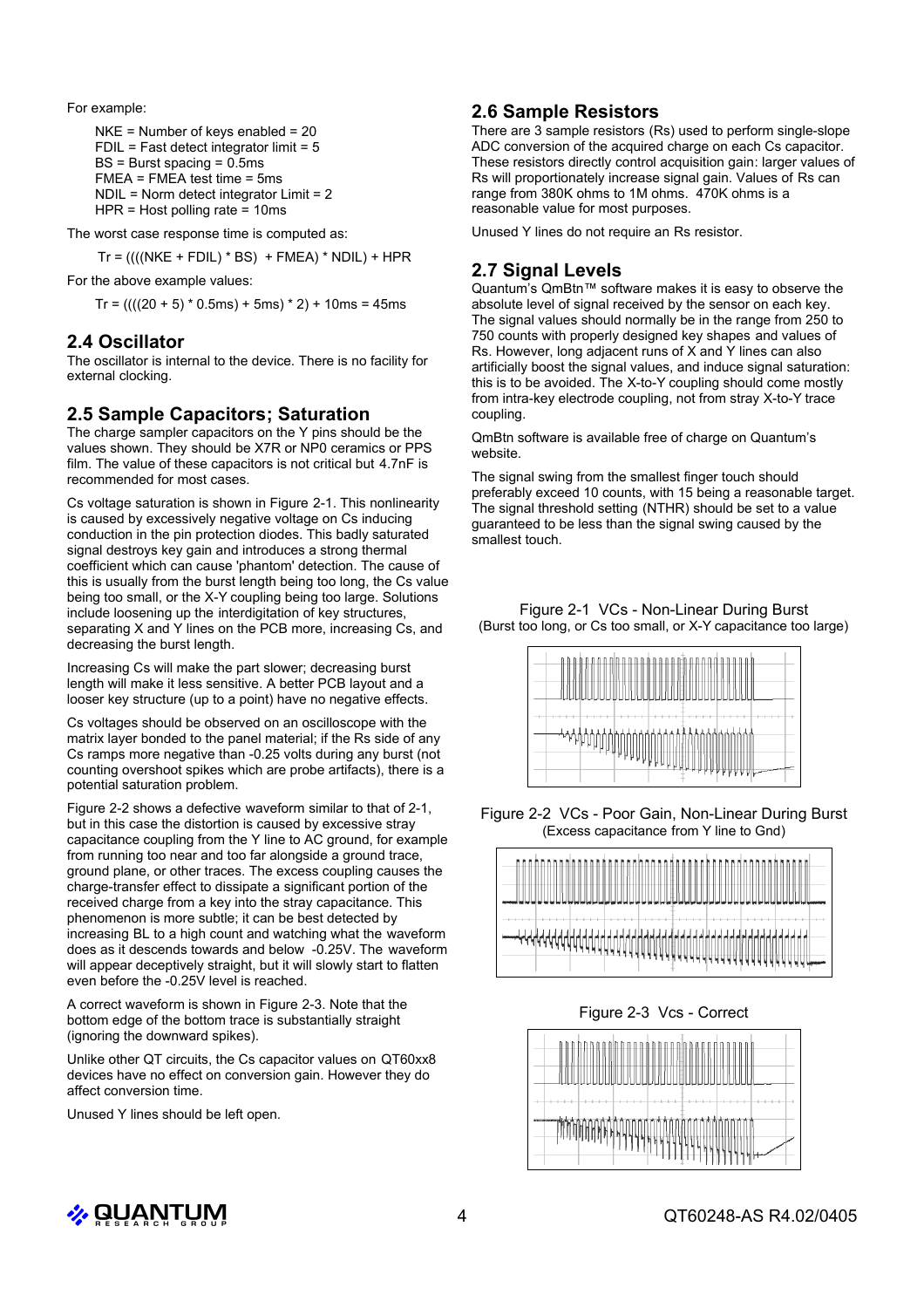Figure 2-4 X-Drive Pulse Roll-off and Dwell Time



Figure 2-5 Probing X-Drive Waveforms With a Coin



Increasing the burst length (BL) parameter will increase the signal strengths as will increasing the sampling resistor (Rs) values.

## **2.8 Matrix Series Resistors**

The X and Y matrix scan lines should use series resistors (referred to as Rx and Ry respectively) for improved EMI performance.

X drive lines require them in most cases to reduce edge rates and thus reduce RF emissions. Typical values range from 1K to 20K ohms.

Y lines need them to reduce EMC susceptibility problems and in some extreme cases, ESD. Typical Y values range around 1K ohms. Y resistors act to reduce noise susceptibility problems by forming a natural low-pass filter with the Cs capacitors.

It is essential that the Rx and Ry resistors and Cs capacitors be placed very close to the chip. Placing these parts more than a few millimeters away opens the circuit up for high frequency interference problems (above 20MHz) as the trace lengths between the components and the chip start to act as RF antennae.

#### Figure 2-6 Recommended Key Structure

'T' should ideally be similar to the complete thickness the fields need to penetrate to the touch surface. Smaller dimensions will also work but will give less signal strength. If in doubt, make the pattern coarser.



The upper limits of Rx and Ry are reached when the signal level and hence key sensitivity are clearly reduced. The limits of Rx and Ry will depending on key geometry and stray capacitance, and thus an oscilloscope is required to determine optimum values of both.

The upper limit of Rx can vary depending on key geometry and stray capacitance, and some experimentation and an oscilloscope are required to determine optimum values.

*Dwell time* is the duration in which charge coupled from X to Y is captured. Increasing Rx values will cause the leading edge of the X pulses to increasingly roll off, causing the loss of captured charge (and hence loss of signal strength) from the keys (Figure 2-4). The dwell time of these parts is fixed at 375ns. If the X pulses have not settled within 375ns, key gain will be reduced; if this happens, either the stray capacitance on the X line(s) should be reduced (by a layout change, for example by reducing X line exposure to nearby ground planes or traces), or, the Rx resistor needs to be reduced in value (or a combination of both approaches).

One way to determine X line settling time is to monitor the fields using a patch of metal foil or a small coin over the key (Figure 2-5). Only one key along a particular X line needs to be observed, as each of the keys along that X line will be identical. The 250ns dwell time should be exceed the observed 95% settling of the X-pulse by 25% or more.

In almost all case, Ry should be set equal to Rx, which will ensure that the charge on the Y line is fully captured into the Cs capacitor.

## **2.9 Key Design**

Circuits can be constructed out of a variety of materials including flex circuits, FR4, and even inexpensive single-sided CEM-1.

The actual internal pattern style is not as important as is the need to achieve regular X and Y widths and spacings of sufficient size to cover the desired graphical key area or a little bit more; ~3mm oversize is acceptable in most cases, since the key's electric fields drop off near the edges anyway. The overall key size can range from 10mm x 10mm up to 100mm x 100mm but these are not hard limits. The keys can be any shape including round, rectangular, square, etc. The internal pattern

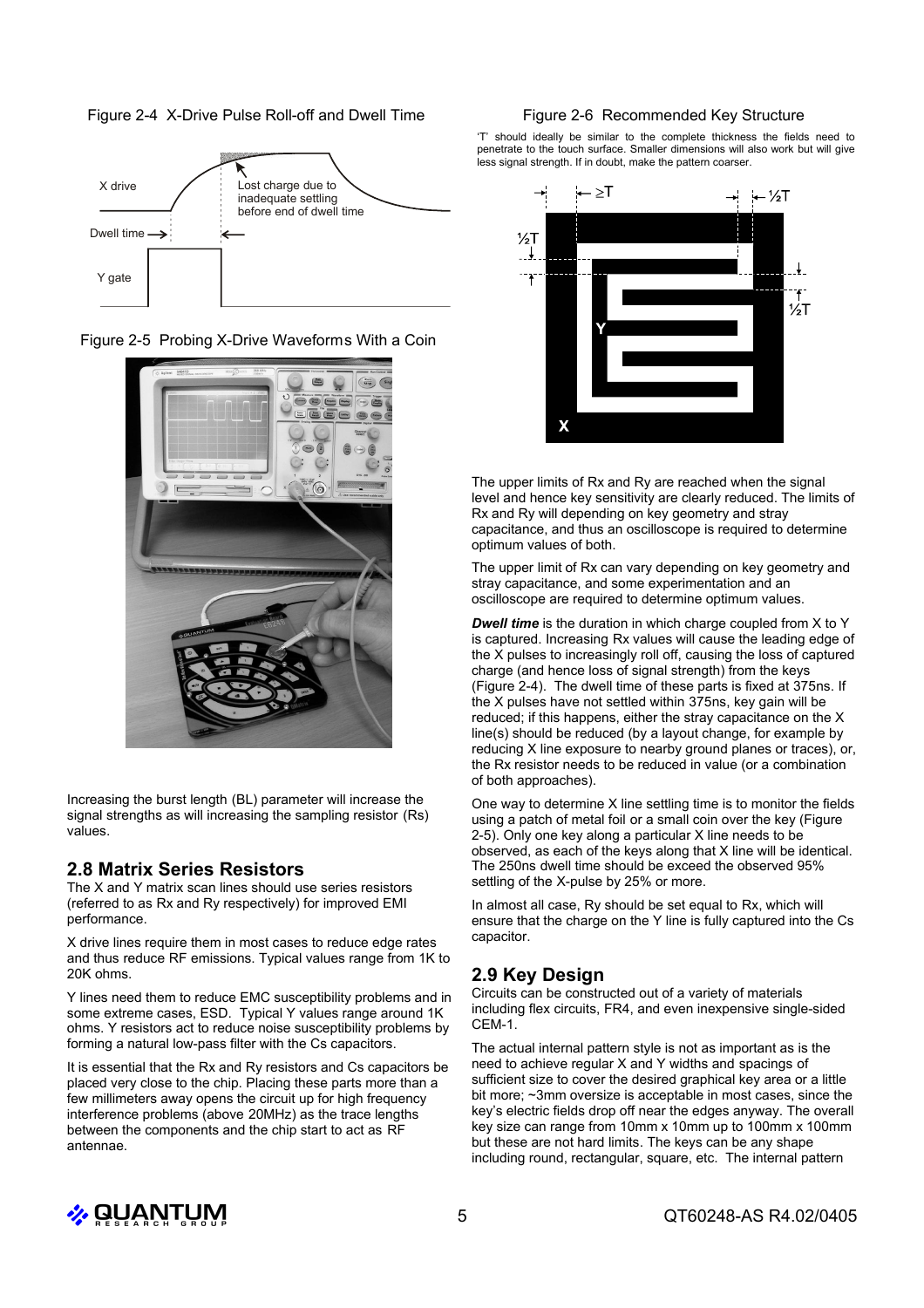can be as simple as a single bar of Y within a solid perimeter of X, or (preferably) interdigitated as shown in Figure 2-6.

For better surface moisture suppression, the outer perimeter of X should be as wide as possible, and there should be no ground planes near the keys. The variable 'T' in this drawing represents the total thickness of all materials that the keys must penetrate.

See Figure 2-6 and page 27 for examples of key layouts.

See Section 2.16 for guidance about potential FMEA problems with small key shapes.

## **2.10 PCB Layout, Construction**

It is best to place the chip near the touch keys on the same PCB so as to reduce X and Y trace lengths, thereby reducing the chances for EMC problems. Long connection traces act as RF antennae. The Y (receive) lines are much more susceptible to noise pickup than the X (drive) lines.

Even more importantly, all signal related discrete parts (R's and C's) should be very close to the body of the chip. Wiring between the chip and the various R's and C's should be as short and direct as possible to suppress noise pickup.



**Ground planes and traces** should NOT be used around the keys and the Y lines from the keys. Ground areas, traces, and other adjacent signal conductors that act as AC ground (such as Vdd and LED

drive lines etc) will absorb the received key signals and reduce signal-to-noise ratio (SNR) and thus will be counterproductive. Ground planes around keys will also make water film effects worse.

Ground planes, if used, should be placed under or around the QT chip itself and the associated R's and C's in the circuit, under or around the power supply, and back to a connector, but nowhere else.

See page 27 for an example of a 1-sided PCB layout.

#### **2.10.1 LED Traces and Other Switching Signals**

Digital switching signals near the Y lines will induce transients into the acquired signals, deteriorating the SNR perfomance of the device. Such signals should be routed away from the Y lines, or the design should be such that these lines are not switched during the course of signal acquisition (bursts).

LED terminals which are multiplexed or switched into a floating state and which are within or physically very near a key structure (even if on another nearby PCB) should be bypassed to either Vss or Vdd with at least a 10nF capacitor of any type, to suppress capacitive coupling effects which can induce false signal shifts. Led terminals which are constantly connected to Vss or Vdd do not need further bypassing.

#### **2.10.2 PCB Cleanliness**

All capacitive sensors should be treated as highly sensitive circuits which can be influenced by stray conductive leakage paths. QT devices have a basic resolution in the femtofarad range; in this region, there is no such thing as 'no clean flux'. Flux absorbs moisture and becomes conductive between

solder joints, causing signal drift and resultant false detections or transient losses of sensitivity or instability. Conformal coatings will trap in existing amounts of moisture which will then become highly temperature sensitive.

The designer should specify ultrasonic cleaning as part of the manufacturing process, and in cases where a high level of humidity is anticipated, the use of conformal coatings after cleaning to keep out moisture.

## **2.11 Power Supply Considerations**

As these devices use the power supply itself as an analog reference, the power should be very clean and come from a separate regulator. A standard inexpensive LDO type regulator should be used that is not also used to power other loads such as LEDs, relays, or other high current devices. Load shifts on the output of the LDO can cause Vdd to fluctuate enough to cause false detection or sensitivity shifts.

A single ceramic 0.1uF bypass capacitor should be placed very close to supply pins 3, 4, 5 and 6 of the IC. Pins 18, 20, and 21 do not require bypassing.

Vdd can range from +3 to +5 nominal. The device enters reset below 2.8V via an internal LVD circuit. See Section 2.13.

## **2.12 Startup / Calibration Times**

The devices require initialization times as follows:

Normal cold start to ability to communicate:

4ms - Normal initialization from any type of reset

22ms - Initialization from reset where the Setups were previously modified.

Calibration time per key vs. burst spacings for 16 and 24 enabled keys:

| <b>Burst Spacing,</b><br>ms | Cal Time, ms,<br>16 keys | Cal Time, ms,<br>24 keys |
|-----------------------------|--------------------------|--------------------------|
| 0.50                        | 176                      | 228                      |
| 0.75                        | 231                      | 309                      |
| 1.00                        | 286                      | 390                      |
| 1.25                        | 342                      | 472                      |
| 1.50                        | 397                      | 553                      |
| 1.75                        | 452                      | 634                      |
| 2.00                        | 507                      | 715                      |
| 2.25                        | 563                      | 797                      |
| 2.50                        | 618                      | 878                      |
| 2.75                        | 673                      | 959                      |
| 3.00                        | 728                      | 1.040                    |

#### **Table 2-1 Basic Timings**

To the above, add the initialization time from above (4ms or 22ms) to get the total elapsed time from reset, to the ability to report key detections over the serial interface. Disabled keys are subtracted from the burst sequence and thus the cal time is shortened. The scan time should be measured on an oscilloscope.

Keys that cannot calibrate for some reason require 5 full cal cycles before they report as errors. The device can report back during the calibration interval that the key(s) affected are still in calibration via status function bits. Errors can be observed after a cal cycle using the 0x8k command (see Section 4.16).

## **2.13 Reset Input**

The /RST pin can be used to reset the device to simulate a power down cycle, in order to bring the part up into a known

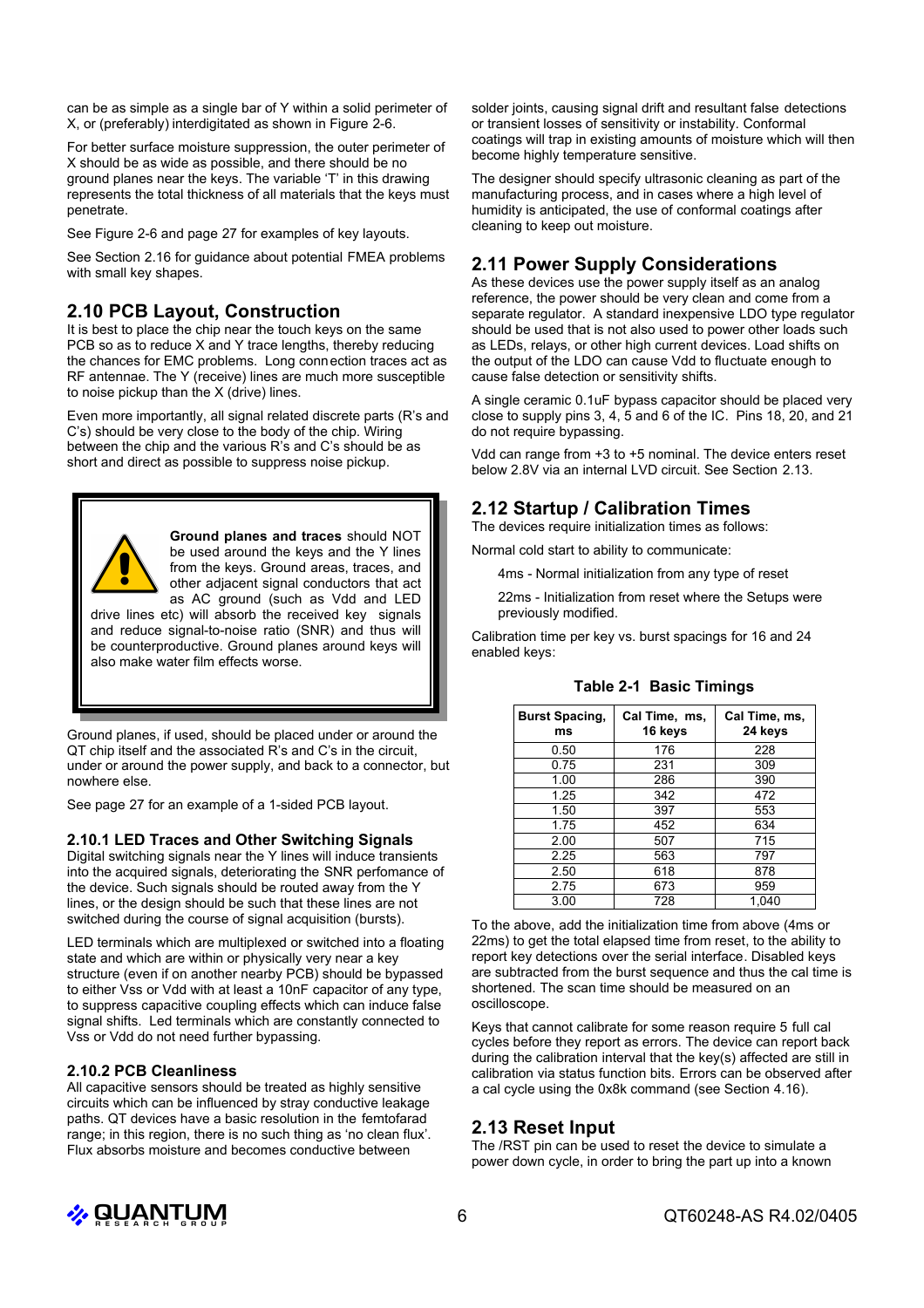state should communications with the part be lost. The pin is active low, and a low pulse lasting at least 10µs must be applied to this pin to cause a reset.

To provide for proper operation during power transitions the devices have an internal LVD set to 2.7 volts.

The reset pin has an internal  $30K \sim 80K$  resistor. A 2.2 $\mu$ F capacitor plus a diode to Vdd can be connected to this pin as a traditional reset circuit, but this is not required.

A Force Reset command, 0x04 is also provided which generates an equivalent hardware reset.

If an external hardware reset is not used, the reset pin may be connected to Vdd or left floating.

#### **2.14 Spread Spectrum Acquisitions**

QT60xx8 devices use spread-spectrum burst modulation. This has the effect of drastically reducing the possibility of EMI effects on the sensor keys, while simultaneously spreading RF emissions. This feature is hard-wired into the device and cannot be disabled or modified.

Spread spectrum is configured as a frequency chirp over a wide range of frequencies for robust operation.

## **2.15 Detection Integrators**

See also Section 5.4, page 19.

The devices feature a detection integration mechanism, which acts to confirm a detection in a robust fashion. The basic idea is to increment a per-key counter each time the key has crossed its threshold. When this counter reaches a preset limit the key is finally declared to be touched. Example: If the limit value is 10, then the device has to detect a threshold crossing 10 times in succession without interruption, before the key is declared to be touched. If on any sample the signal is not seen to cross the threshold level, the counter is cleared and the process has to start over from the beginning.

The QT60xx8 uses a two-tier confirmation mechanism having two such counters for each key. These can be thought of as 'inner loop' and 'outer loop' confirmation counters.

The 'inner' counter is referred to as the 'fast-DI'; this acts to attempt to confirm a detection via rapid successive acquisition bursts, at the expense of delaying the sampling of the next key. Each key has its own fast-DI counter and limit value; these limits can be changed via the Setups block on a per-key basis.

The 'outer' counter is referred to as the 'normal-DI'; this DI counter increments whenever the fast-DI counter has reached its limit value. If a fast-DI counter failed to reach its terminal count, the corresponding normal-DI counter is also reset. The normal-DI counter also has a limit value which is settable on a per-key basis. If a normal-DI counter reaches its terminal count, the corresponding key is declared to be touched and becomes 'active'. Note that the normal-DI can only be incremented once per complete keyscan cycle, ie more slowly, whereas the fast-DI is incremented 'on the spot' without interruption.

The net effect of this mechanism is a multiplication of the inner and outer counters and hence a highly noise-resistance sensing method. If the inner limit is set to 5, and the outer to 3, the net effect is 5x3=15 successive threshold crossings to declare a key as active.

#### **2.16 FMEA Tests**

FMEA (Failure Modes and Effects Analysis) is a tool used to determine critical failure problems in control systems. FMEA

analysis is being applied increasingly to a wide variety of applications including domestic appliances. To survive FMEA testing the control board must survive any single problem in a way that the overall product can either continue to operate in a safe way, or shut down.

The most common FMEA requirements regard opens and shorts analysis of adjacent pins on components and connectors. However other criteria must usually be taken into account, for example complete device failure, and the use of redundant signaling paths.

QT60xx8 devices incorporate special self-test features which allow products to pass such FMEA tests easily. These tests are performed during a dummy timeslot after the last enabled key.

The FMEA testing is done on all enabled keys in the matrix, and results are reported via the serial interface through a dedicated status command (page 13). Disabled keys are not tested. The existence of an error is also reported in normal key reporting commands such as Report 1st Key, page 13.

All FMEA tests are repeated every second or faster during normal run operation. Sometimes, FMEA errors can occur intermittently, for example due to momentary power fluctuations. It is advisable to confirm a true FMEA fault condition by making sure the error flags persist for a several seconds.

Since the devices only communicate in slave mode, the host can determine immediately if the QT has suffered a catastrophic failure.

The FMEA tests performed are:

- X drive line shorts to Vdd and Vss
- X drive line shorts to other pins
- X drive signal deviation
- Y line shorts to Vdd and Vss
- Y line shorts to other pins
- X to Y line shorts
- Cs capacitor checks including shorts and opens
- Vref test
- Key gain test

Other tests incorporated into the devices include:

- A test for signal levels against a preset min value (LSL setup, see page 21). If any signal level falls below this level, an error flag is generated.
- CRC communications checks on all critical command and data transmissions.
- 'Last-command' command to verify that an instruction was properly received.

Some very small key designs have very low X-Y coupling. In these cases, the amount of signal will be very small, and the key gain will be low. As a result, small keys can fail the LSL test (page 21) or the FMEA key gain test (above). In such cases, the burst length of the key should be increased so that the key gain increases. Failing that, a small ceramic capacitor, for example 3pF, can be added between the X and Y lines serving the key to artificially boost signal strength.

For those applications requiring it, Quantum can supply sample FMEA test data on special request.

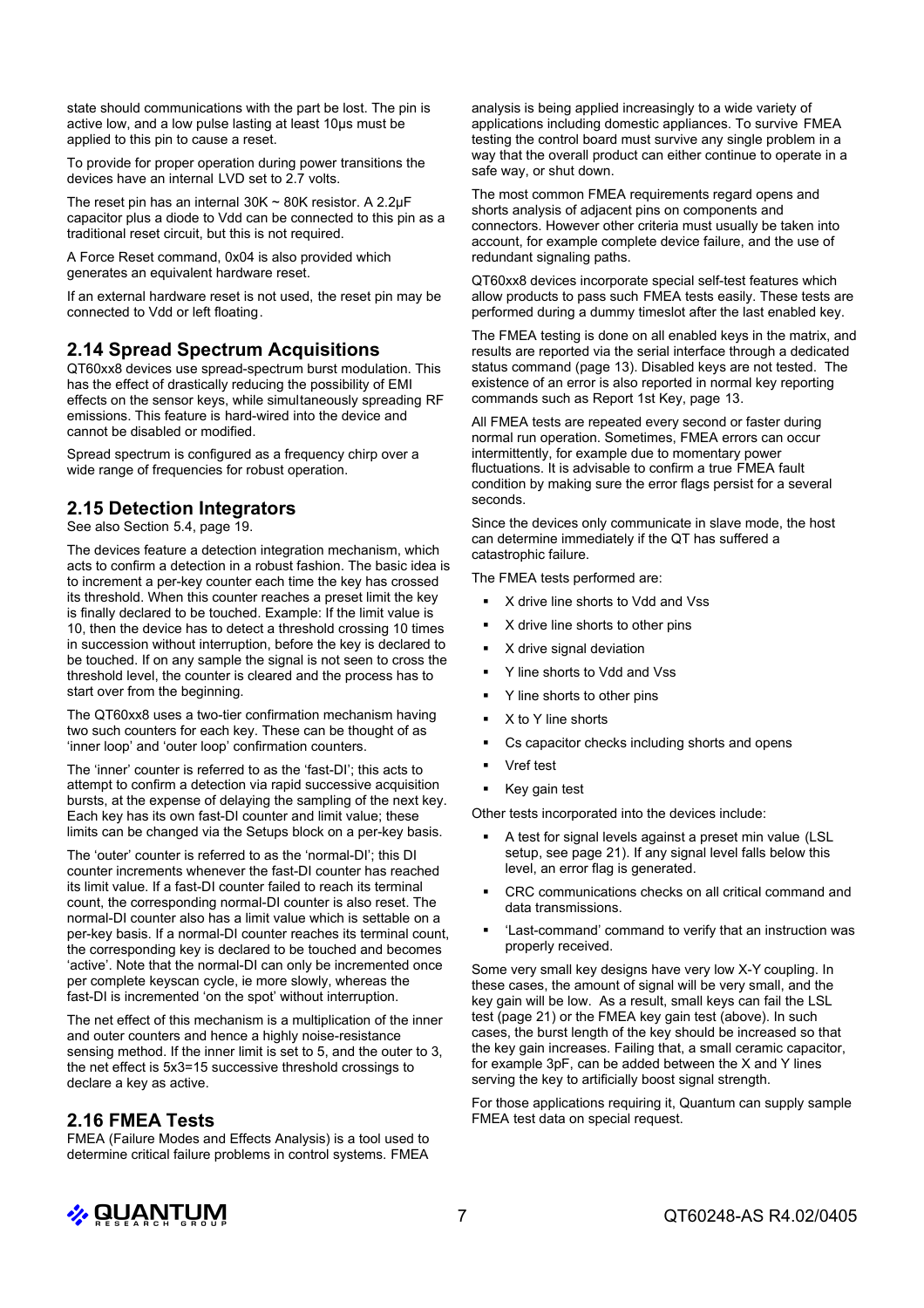## **2.17 Wiring**

# **Table 2.2 - Pin Listing**

| Pin            | <b>Function</b>  | <b>I/O</b>   | <b>Comments</b>                                          | If Unused, Connect To    |  |
|----------------|------------------|--------------|----------------------------------------------------------|--------------------------|--|
| 1              | X <sub>3</sub>   | O            | X3 matrix drive line                                     | Leave open               |  |
| $\overline{2}$ | X4               | $\Omega$     | X4 matrix drive line                                     | Leave open               |  |
| 3              | <b>Vss</b>       | P            | Supply ground                                            |                          |  |
| 4              | Vdd              | P            | Power, $+3 \sim +5V$                                     |                          |  |
| 5              | <b>Vss</b>       | P            | Supply ground                                            |                          |  |
| 6              | Vdd              | P            | Power, $+3 \sim +5V$                                     |                          |  |
| 7              | X <sub>5</sub>   | $\circ$      | X5 matrix drive line                                     | Leave open               |  |
| 8              | X <sub>6</sub>   | O            | X6 matrix drive line                                     | Leave open               |  |
| 9              | X7               | O            | X7 matrix drive line                                     | Leave open               |  |
| 10             | Vref             | T            | 0.05V nominal +/-10% via external divider                |                          |  |
| 11             | S_Sync           | O            | Scope Sync: Synchronization test signal output           | Leave open               |  |
| 12             | <b>SMP</b>       | $\Omega$     | Sample drive output                                      |                          |  |
| 13             | <b>DRDY</b>      | O            | 1= Comms ready:<br>has internal $20K \sim 50K$ pull-up   |                          |  |
| 14             | /SS              | T            | SPI slave select:<br>has internal 20K $\sim$ 50K pull-up |                          |  |
| 15             | <b>MOSI</b>      | T            | SPI data input                                           | $\overline{\phantom{a}}$ |  |
| 16             | <b>MISO</b>      | O            | SPI data output                                          | $\overline{\phantom{a}}$ |  |
| 17             | <b>SCK</b>       | $\mathbf{I}$ | SPI clock input                                          | $\overline{\phantom{a}}$ |  |
| 18             | Vdd              | P            | Power. $+3 \sim +5V$                                     |                          |  |
| 19             | <b>SYNC</b>      | T            | Mains sync input                                         | Vdd                      |  |
| 20             | Vdd              | P            | Power. $+3 \sim +5V$                                     |                          |  |
| 21             | Vss              | P            | Supply ground                                            |                          |  |
| 22             | <b>NC</b>        | N/A          | Not used                                                 | Leave open               |  |
| 23             | Y0B              | T            | Y0B line connection                                      |                          |  |
| 24             | Y <sub>1</sub> B | ı            | Y1B line connection                                      | Leave open               |  |
| 25             | Y <sub>2</sub> B | T            | Y2B line connection                                      |                          |  |
| 26             | Y0A              | T            | Y0A line connection                                      | Leave open               |  |
| 27             | Y1A              | T            | Y1A line connection                                      |                          |  |
| 28             | Y <sub>2</sub> A | $\mathbf{I}$ | Leave open<br>Y2A line connection                        |                          |  |
| 29             | /RST             | $\mathbf{I}$ | Reset low:<br>has internal $30K \sim 80K$ pull-up        | Leave open or Vdd        |  |
| 30             | X <sub>0</sub>   | O            | X0 matrix drive line                                     | Leave open               |  |
| 31             | X1               | O            | X1 matrix drive line<br>Leave open                       |                          |  |
| 32             | X <sub>2</sub>   | $\Omega$     | X2 matrix drive line                                     | Leave open               |  |

 $\clubsuit$  ပူပူ႔လူကူပူလှုု $\blacksquare$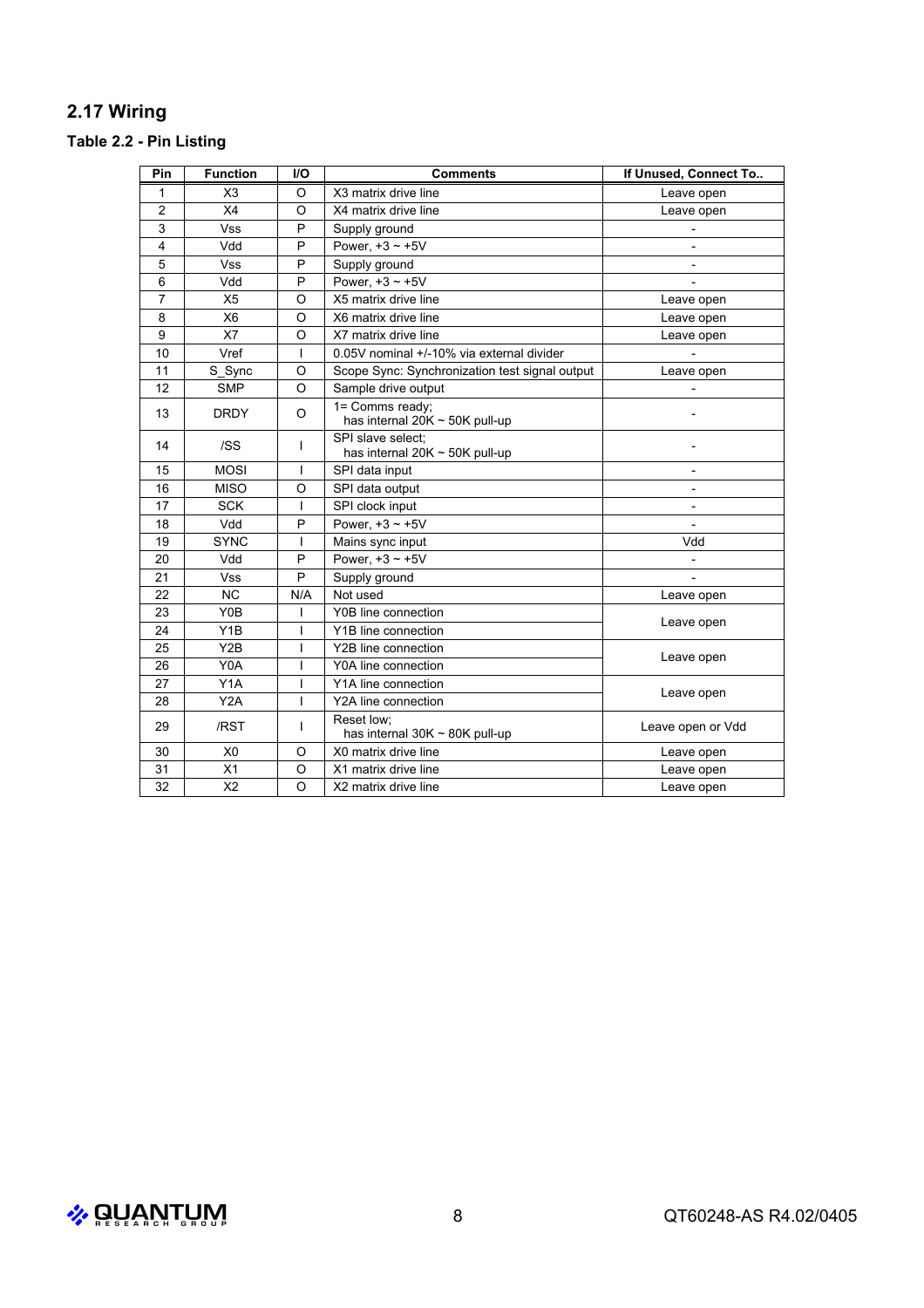#### **Figure 2.7 Wiring Diagram**

See Table 2.2 for further connection information.



 $\frac{1}{2}$  QUANTUM 9 QT60248-AS R4.02/0405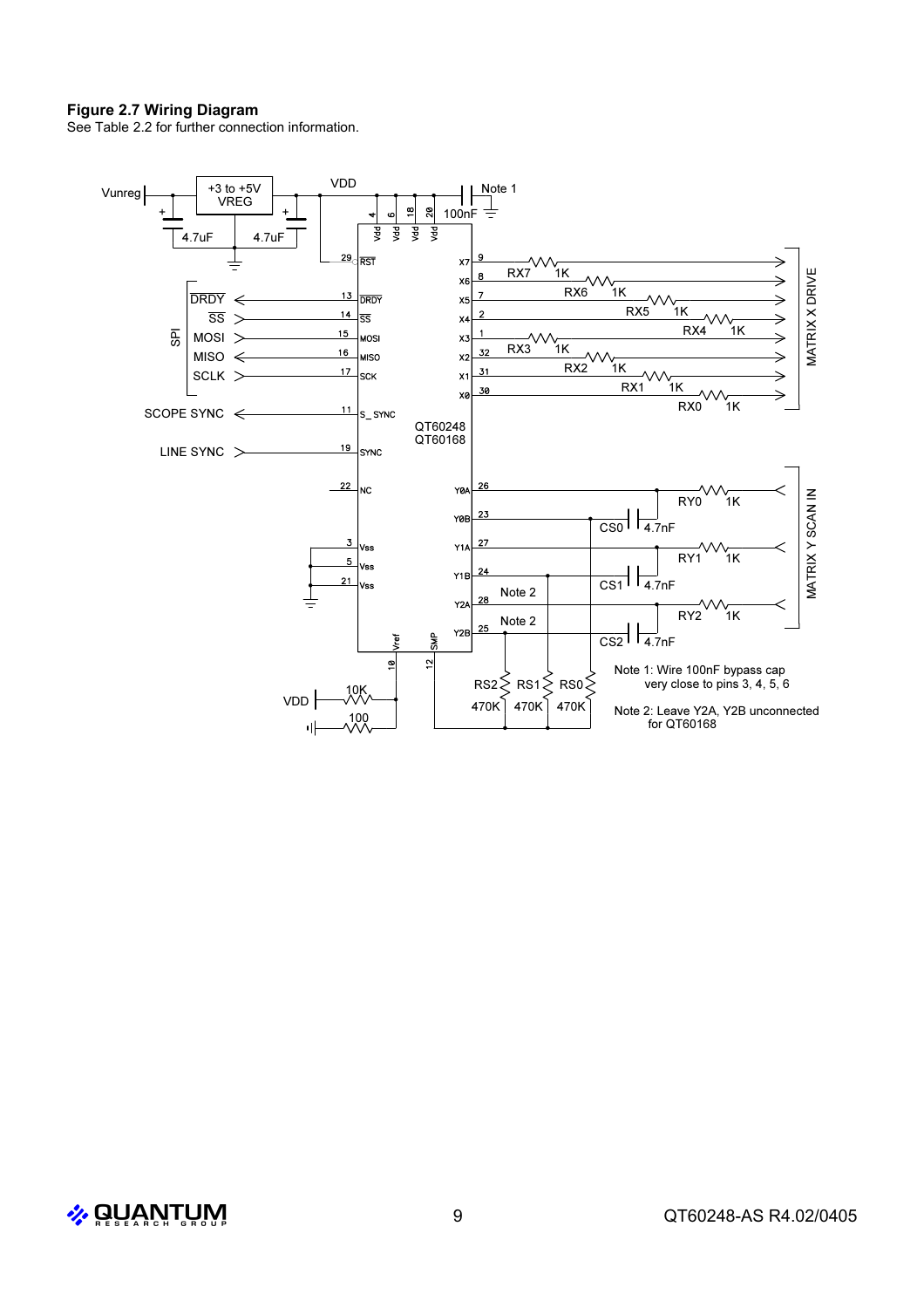# 3 Serial Communications

These devices use SPI communications, in slave mode.

The host device always initiates communications sequences; the QT is incapable of chattering data back to the host. This is intentional for FMEA purposes so that the host always has total control over the communications with the QT60xx8. In SPI mode the device is a slave, so that even return data following a command is controlled by the host.

A command from the host always ends in a response of some kind from the QT. Some transmission types from the host or the QT employ a CRC check byte to provide for robust communications.

A DRDY line is provided that handshakes transmissions. Generally this is needed by the host from the QT to ensure that transmissions are not sent when the QT is busy or has not yet processed a prior command.

**Initiating or Resetting Communications:** After a reset, or, should communications be lost due to noise or out-of-sequence reception, the host should send a 0x0f (return last command) command repeatedly until the compliment of 0x0f, i.e. 0xf0, is received back. Then, the host can resume normal run mode communications from a clean start.

**Poll rate:** The typical poll rate in normal 'run' operation should be no faster than once per 10ms; 25ms is more than fast enough to extract status data using the 0x06 command (report first key: see page 13) in most situations. Streaming multi-byte response commands like the 0x0d command (dump setups: see page 13) or multi-byte response commands like 0x07 can and should pace at the maximum possible rate.

**Run Poll Sequence:** In normal run mode the host should limit traffic with a minimalist control structure (see also Section 4.18). The host should just send a 0x06 command until something requires a deeper state inspection. If there is more than one key in detect, the host should use 0x07 to find which additional keys are in detect. If there is an error, the host should ascertain the error type based on commands 0x0b and 0x0c and take appropriate action. Issuing a 0x07 command all the time is wasteful of bandwidth, requires more host processor time, and actually conveys less information (no error flags are sent via a 0x07 command).

## **3.1 DRDY Pin**

DRDY is an open-drain output with an internal  $20K \sim 50K$  pullup resistor.

Serial communications pacing is controlled by this pin. The host is permitted to send data only when DRDY is high. After a byte is received DRDY will always go low even if only for a few microseconds; during this period the host should not send data. Therefore, after each byte transmission the host should first check that DRDY is high again.

If the host desires to send a byte to the QT it should behave as follows:

- 1. If DRDY is low, wait
- 2. If DRDY is high: send a command to QT
- 3. Wait at least 40µs (time S5 in Figure 3-3: DRDY is guaranteed to go low before this 40µs expires)
- 4. Wait until DRDY is high (it may already be high again)
- 5. Send next command or a null byte 0x00 to QT

The time it takes for DRDY to go high again after a command depends on the command. Following is a list of commands and the time required to process them and then raise DRDY:

| 0x0E Eeprom CRC     | $<$ 25 $ms$         |
|---------------------|---------------------|
| 0x01 Load Setups    | $<$ 25 $ms$         |
| All other commands: | $<$ 2ms $\mathsf k$ |
|                     |                     |

ns between bytes;  $\leq$  40µs after CRC byte is sent

Other DRDY specs:

| Min time DRDY is low: | 1us |
|-----------------------|-----|
| Min time DRDY is low  |     |
| after reset:          | 1ms |

#### **3.2 SPI Communications**

SPI communications operates in slave mode only, and obeys DRDY control signaling. The clocking is as follows:

| High      |
|-----------|
| Falling   |
| Rising    |
| $1.5$ MHz |
|           |

SPI mode requires 5 signals to operate:

- **MOSI** Master out / Slave in data pin; used as an input for data from the host (master). This pin should be connected to the MOSI (DO) pin of the host device.
- **MISO** Master in / Slave out data pin; used as an output for data to the host. This pin should be connected to the MISO

**Figure 3-1 Basic SPI Connections**



#### **Figure 3-2 Filtered SPI Connections**



#### **Recommended Values of Ra & Ca**

| <b>SPI Clock Rate</b> | Ra    | Cа                 |
|-----------------------|-------|--------------------|
| $1.5$ MHz             | 680   | 100 <sub>p</sub> F |
| 400kHz                | 1.000 | 270 <sub>p</sub> F |
| 100kHz                | 2,200 | 470pF              |
| 50kHz                 | 2.200 | 1nF                |

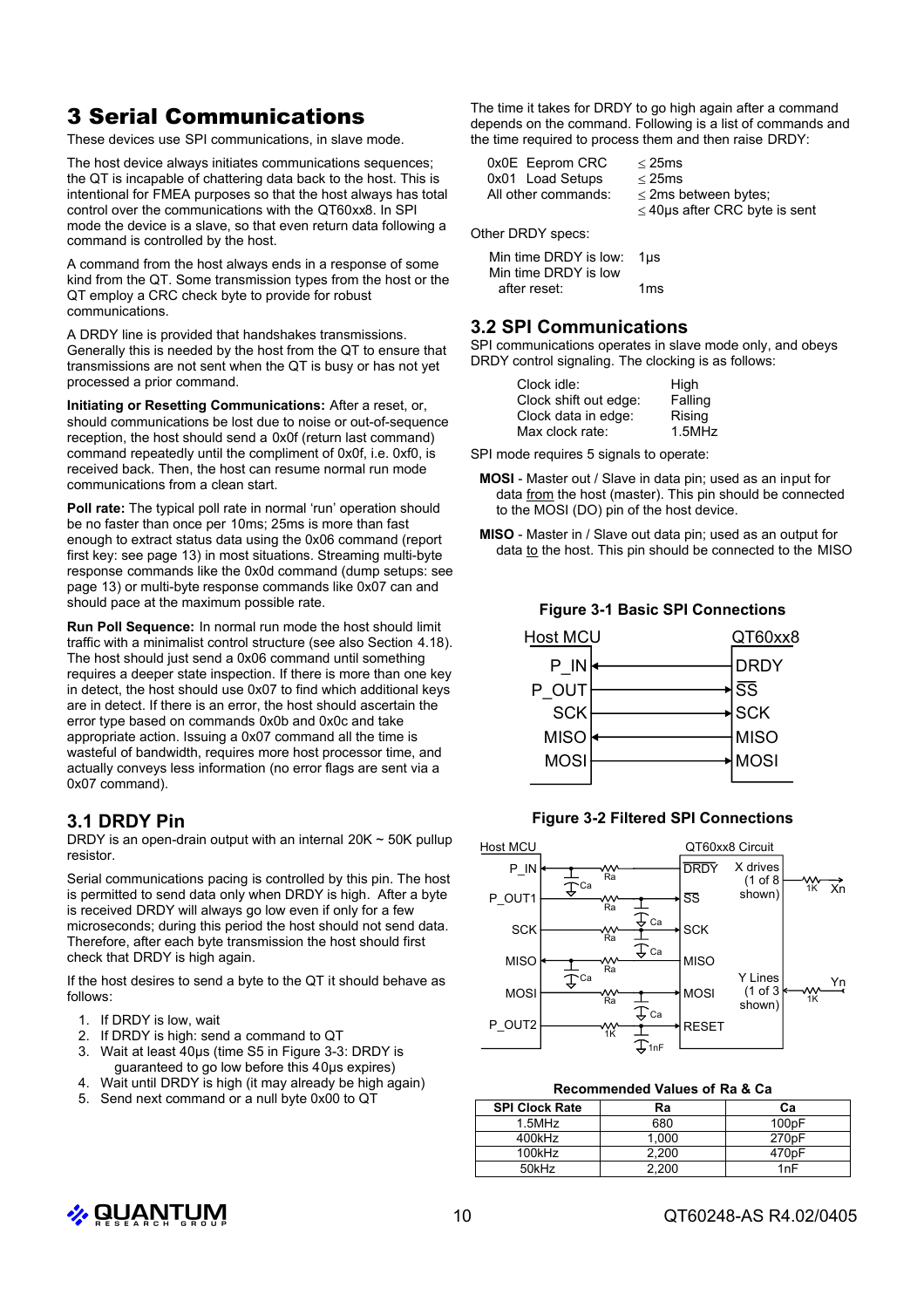(DI) pin of the host. MISO floats when /SS is high to allow multi-drop communications along with other slave parts.

- **SCK** SPI clock input only clock from host. The host must shift out data on the falling SCK edge; the QT60xx8 clocks data in on the rising edge. The QT60xx8 likewise shifts data out on the falling edge of SCK back to the host so that the host can shift the data in on the rising edge. **Important:** SCK must idle high; it should never float.
- **/SS** Slave select input only; acts as a framing signal to the sensor from the host. /SS must be low before and during reception of data from the host. It must not go high again until the SCK line has returned high; /SS must idle high. This pin includes an internal pull-up resistor of  $20K \sim 50K$ . When /SS is high, MISO floats.
- **DRDY** Data Ready active-high indicates to the host that the QT is ready to send or receive data. This pin idles high. This pin includes an internal pull-up resistor of  $20K \sim 50K$ . In SPI mode this pin is an output only (i.e. open drain with internal pull-up).

The MISO pin on the QT floats in 3-state mode between bytes when /SS is high. This facilitates multiple devices on one SPI bus.

**Null Bytes:** When the QT responds to a command with one or more response bytes, the host should issue a null commands (0x00) to get the response bytes back. The host should not send new commands until all the responses are accepted back from the QT from the prior command via nulls.

New commands attempted during intermediate byte transfers are ignored.

**SPI Line Noise:** In some designs it is necessary to run SPI lines over ribbon cable across a lengthy distance on a PCB. This can introduce ringing, ground bounce, and other noise problems which can introduce false SPI clocking or false data. Simple RC networks and slower data rates as shown in Figure 3-2 are helpful to resolve these issues.

CRC checks have been added to critical commands in order to detect transmission errors to a high level of certainty.

## **3.3 Command Error Handling**

If an unrecognized command is received, the device will release DRDY high and the communications error flag will be set in the General Status byte (see Section 4.5).

## 4 Control Commands

Refer to Table 4.2, page 16 for further details.

The devices feature a set of commands which are used for control and status reporting. The host device has to send the command to the QT60xx8 and await a response.

**SPI mode:** While waiting the host should delay for 40µs from the end of the command, then start to check if DRDY is or goes high. If it is high, then the host master can clock out the resulting byte(s).

**Command timeouts:** Where a command involves multi-byte transfers in either direction, each byte must be transmitted within 100ms of the prior byte or the command will timeout. No error is reported for this condition; the command simply ceases.

**Word return byte order:** Where a word or long word is returned (16 or 24 bit number or bit pattern) the low order byte is sent or received first.

## **4.1 Null Command - 0x00**

Used to shift back data from the QT. Since the host device is always the master in SPI mode, and data is clocked in both directions, the Null command is required frequently to act as a placeholder where the desire is to only get data back from the QT, not to send a command.

In SPI communications, when the QT60xx8 responds to a command with one or more response bytes, the host can issue a new command instead of a null on the last byte shift operation.

New commands during intermediate byte shift-out operations are ignored, and null bytes should always be used.



#### **Figure 3-3 SPI Slave-Only Mode Timing**

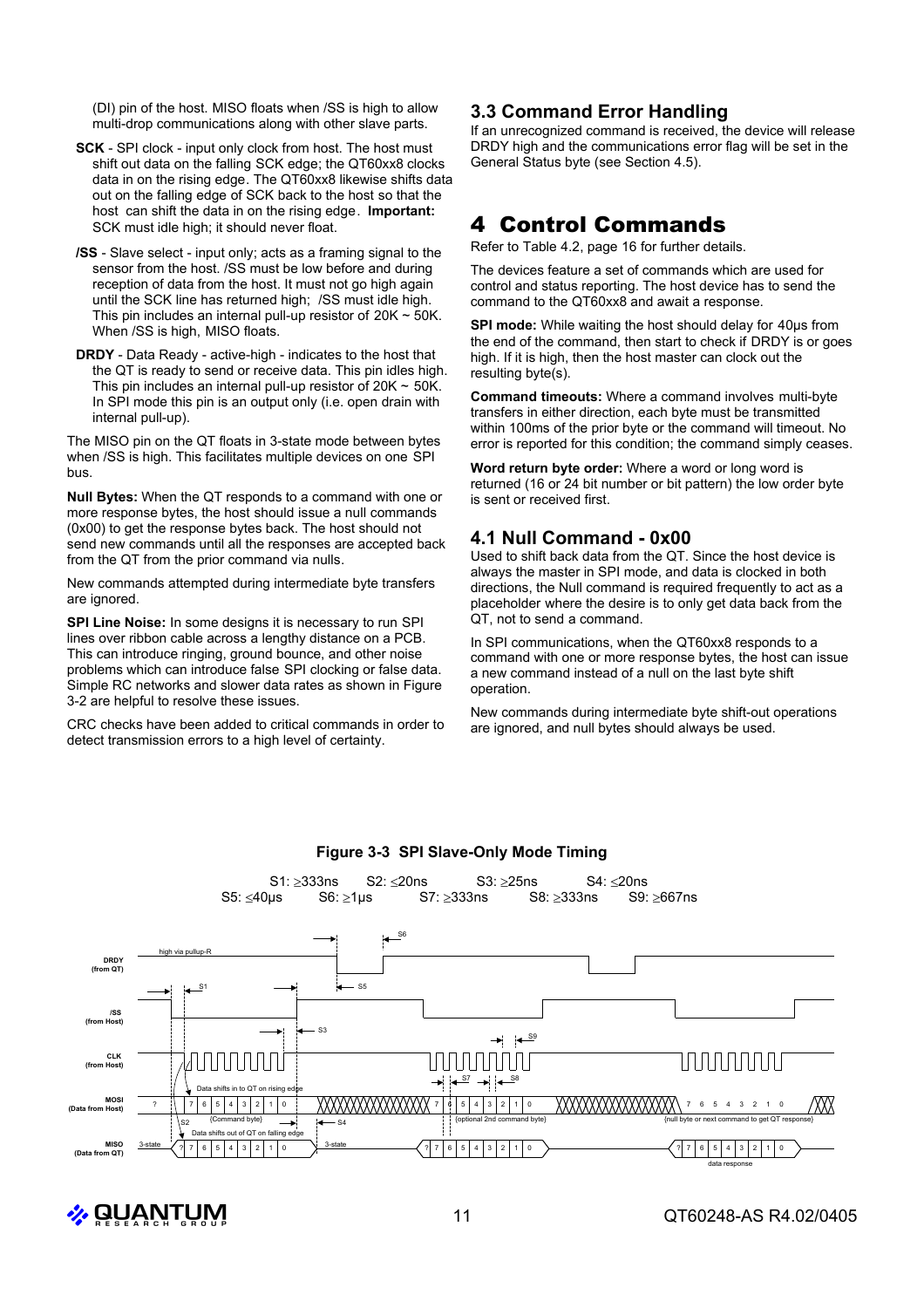## **4.2 Enter Setups Mode - 0x01**

This command is used to initiate the Setups block transfer from Host to QT.

The command must be repeated 2x within 100ms or the command will fail; the repeating command must be sequential without any intervening command. After the 2nd 0x01 from the host, the QT will stop scanning keys and reply with the character 0xFE. In SPI mode this character must be shifted out by sending a null (0x00) from the host. This command suspends normal sensing starting from the receipt of the second 0x01. A failure of the command will cause a timeout.

Each byte in the block must arrive at the QT no later than 100ms after the previous one or a timeout will occur.

Any timeout will cause the device to cancel the block load and go back to normal operation.

If no response comes back, the command was not received and the device should preferably be reset from the host by hardware reset just in case there are any other problems.

If 0xFE is received by the host, then the host should begin to transmit the block of Setups to the QT. DRDY handshakes the data. The delay between bytes can be as short as 10µs but the host can make it longer than this if required, but no more than 100ms. The last byte the host should send is the CRC for the block of data only, ie the command itself should not be folded into the CRC.

After the block transfer the QT will check the CRC and respond with 0x00 if there was an error. Regardless, it will program the internal eeprom. If the CRC was correct it will reply with a second 0xFE after the eeprom was programmed.

At the end of the full block load sequence, the device restarts sensing without recalibration. It is highly recommended that the part be reset after a block load to allow the part to properly initialize itself, clear any setup flags, using the reset command or the reset pin.

## **4.3 Cal All - 0x03**

This command must be repeated 2x within 100ms or the command will fail; the repeating command must be sequential without any intervening command.

After the 2nd 0x03 from the host, the QT will reply with the character 0xFC. Shortly thereafter the device will recalibrate all keys and restart operation.

If no 0xFC comes back, the command was not properly received and the device should preferably be reset.

The host can monitor the progress of the recalibration by checking the status byte, using command 0x05.

A key will show an error flag (via command 0x8k) indicating the key has failed calibration if its signal is too noisy or if its signal is below the low signal threshold. A key is deemed too noisy if, at the end of calibration, the signal is no longer between its computed negative hysteresis level and positive thresholds.

## **4.4 Force Reset - 0x04**

The command must be repeated 2x within 100ms or the command will fail; the repeating command must be sequential without any intervening command. After the 2nd 0x04, the QT will reply with the character 0xFB just prior to executing the reset operation.

The host can monitor the progress of the reset by checking the status byte for recalibration, using command 0x05. The complete reset sequence is as follows:

- 1. Reset command received by QT
- 2. Response byte (0xFB) recovered by host
- 3. DRDY floats high
- 4. 20ms elapses until device completes reset
- 5. DRDY clamped low
- 6. 4ms or 22ms elapses (see Section 2.12)
- 7. DRDY floats high again device reset has completed

If the host does not recover the response byte in step 2, the QT device will self-reset within 2 seconds.

#### **4.5 General Status - 0x05**

This command returns the general status bits. They are as follows:

| віт | <b>Description</b>              |
|-----|---------------------------------|
|     | Reserved                        |
| 6   | 1= communications error         |
| 5   | 1= FMEA failure detected        |
|     | Reserved                        |
| 3   | 1= mains sync error             |
| 2   | 1= calibration has failed on an |
|     | enabled key or, an LSL failure  |
|     | $1 =$ any key in calibration    |
|     | 1= any key in detect            |

#### **Notes:**

**Bit 7:** Reserved

**Bit 6:** Set if a communications failure, such as an unrecognized command. This bit can be reset by sending command 0x0f ("last command command") repeatedly until a response of 0xf0 is received.

**Bit 5:** Set if an FMEA error was detected during operation. See Section 2.16. A further amplification of what the FMEA error consisted of is described in Section 4.9.

#### **Bit 4:** Reserved

**Bit 3:** Set if there was a mains sync error, for example there was no Sync signal detected within the allotted 100ms amount of time. See Section 5.10. This condition is not necessarily fatal to operation, however the device will operate very slowly and may suffer from noise problems if the sync feature was required for noise reasons.

**Bit 2:** Reports either a cal failure (failed in 5 sequential attempts) on any enabled key or, that an enabled key has a very low signal reference value, lower than the user-settable LSL value (Section 5.12). Disabled keys do not cause this bit 2 error flag to be set even if they generate an error flag in the 0x8k response.

**Bit 1:** Set if any key is in the process of calibrating.

**Bit 0:** Set if any key is in detection (touched).

A CRC byte is appended to the response to the 0x05 command; this CRC folds in the command value 0x05 itself initially.

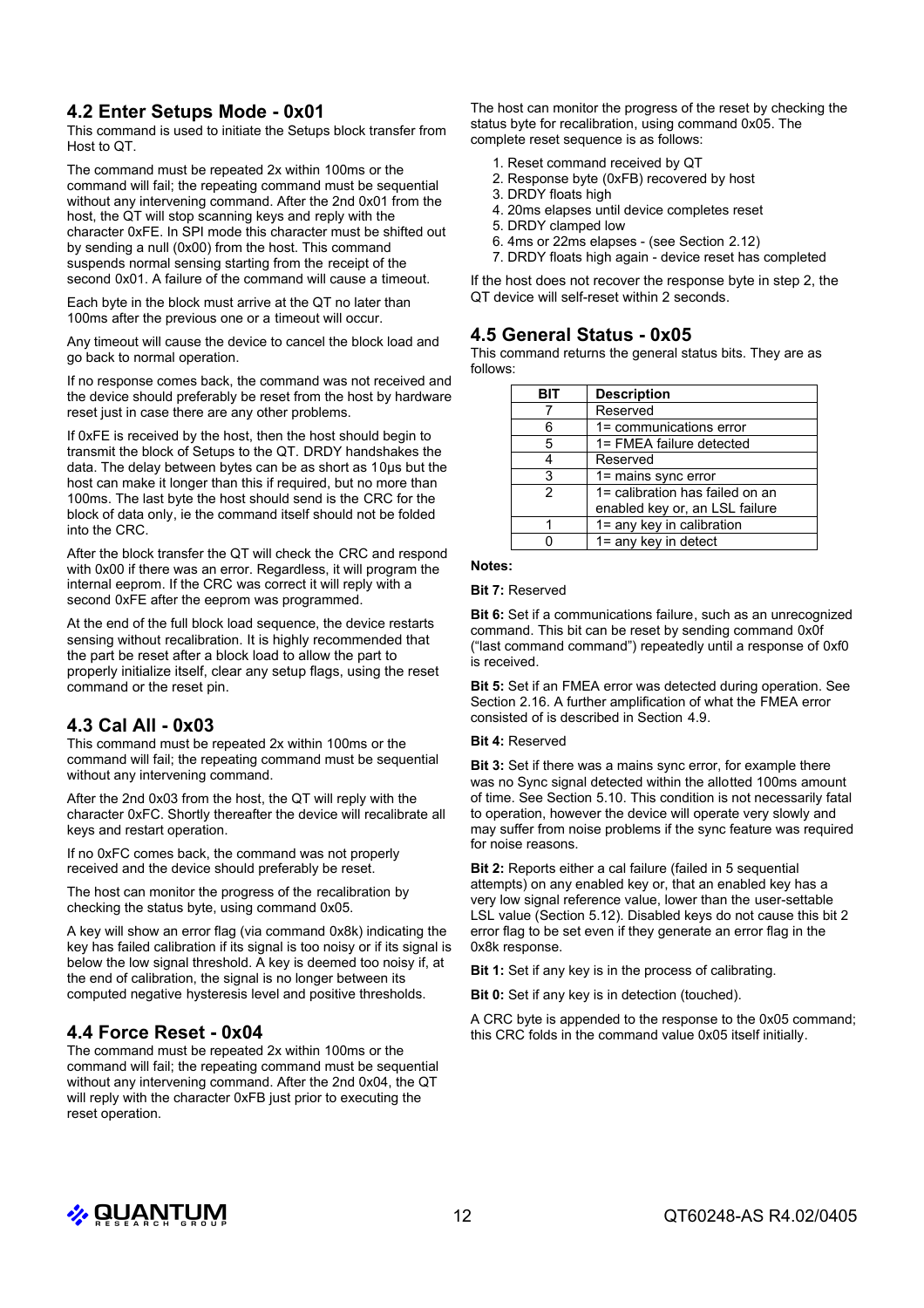## **4.6 Report 1st Key - 0x06**

Reports the first or only key to be touched, plus indicates if there are yet other keys that are also touched.

The return bits are as follows:

| BIT | <b>Description</b>                |
|-----|-----------------------------------|
|     | 1= more than 1 key is active      |
|     | 1= any error condition is present |
| 5   | Unused                            |
|     | Key bit 4                         |
| 3   | Key bit 3                         |
| 2   | Key bit 2                         |
|     | Key bit 1                         |
|     | Key bit 0                         |

Bits 4..0 encode for the first detected key in range 0..23. If no keys are active, these 5 bits are all 1's (0x1F, 31 decimal when bits 5, 6, 7 are masked off). Disabled keys do not report as active and do not generate an error flag in bit 6, even if they are reporting an error via command 0x8k.

If 2 or more keys in detection, bit 7 is set and the host should interrogate the part via the 0x07 command to read out all the key detections. This one command should be the dominant interrogation command in the host interface; further commands can be issued if the response to 0x06 warrants it.

A CRC byte is appended to the response; this CRC folds in the command 0x06 itself initially.

## **4.7 Report Detections for All Keys - 0x07**

Returns three bytes which indicate all keys in detection if any, as a bitfield; active keys report as 1's.. Key 0 reports in bit 0 of the first byte returned; key 23 is reported in bit 7 of the last byte returned. See Table 4.1 and Table 5.2. Disabled keys report as inactive (0).

A CRC byte is appended to the response; this CRC folds in the command 0x07 itself initially.

|  |  |  |  | Table 4.1 Bits for key reporting and numbering |
|--|--|--|--|------------------------------------------------|
|--|--|--|--|------------------------------------------------|

| Key#                           | Bit Number (X line #) |    |     |    |    |     |   |    |  |
|--------------------------------|-----------------------|----|-----|----|----|-----|---|----|--|
|                                |                       |    |     |    | 3  |     |   |    |  |
| <b>Byte Number</b><br>Returned |                       |    | 5   |    | ົ  |     |   |    |  |
|                                | 15                    | 14 | 13  | 12 |    | 10. | 9 |    |  |
| $(Y$ line #)                   | 23                    | つつ | າ 1 | 20 | 19 |     |   | 16 |  |

## **4.8 Report Error Flags for All Keys - 0x0b**

Returns three bytes which show error flags as a bitfield for all keys. Key 0 reports in bit 0 of the first byte returned; key 23 is reported in bit 7 of the last byte returned. See Table 4.1 and Table 5.2.

A key that is in calibration also is reported as an error in the response. The error flag is self-cleared once the key successfully exits from calibration.

*Important note:* These error bits exclude FMEA error flags.

A CRC byte is appended to the response; this CRC folds in the command 0x0b itself initially.

## **4.9 Report FMEA Status - 0x0c**

Returns one byte which shows the FMEA error status of the X and/or Y matrix scan lines. If an X line is in error, the corresponding bit (below) is set. If a Y line has an FMEA error, the entire field is set to ones (0xFF).

Due to the physics of matrix wiring, a fault on any Y line will cause faults to be reported on all X lines as well. It is not possible to separate out these faults for reporting purposes.

| 67<br>ו ט        | b6             | b5              | b4 | b3                 | ٠.<br>DZ.         | b1               | b0 |
|------------------|----------------|-----------------|----|--------------------|-------------------|------------------|----|
| $\vee$<br>$\sim$ | X <sub>6</sub> | <b>VE</b><br>∧υ | X4 | $\mathsf{v}$<br>ΛJ | $\sqrt{2}$<br>୵៶∠ | $\vee$<br>$\sim$ | X0 |

A CRC byte is appended to the response; this CRC folds in the command 0x0C itself initially.

Sometimes, FMEA errors can occur intermittently, for example due to momentary power fluctuations. It is advisable to confirm a true FMEA fault condition by making sure the error flags persist for a several seconds.

For more information see Section 2.16.

## **4.10 Dump Setups Block - 0x0d**

This command causes the device to dump the entire internal Setups block back to the host.

If the transfer is not paced faster than 100ms per byte the transfer will be aborted and the device will time out. This can happen if the host is also controlling DRDY.

During the transfer, sensing is halted. Sensing is resumed after the command has finished.

An 8-bit CRC is appended to the response; this CRC is the same as the Setups table CRC.

## **4.11 Eeprom CRC - 0x0e**

This command returns the 8-bit CRC byte calculated from the eeprom contents. The CRC sent back is the same CRC that is appended to the end of the Setups block.

This command requires substantial amounts of time to process and return a result; it is not recommended to use this command except perhaps on startup or very infrequently.

No CRC is appended to the response.

#### **4.12 Return Last Command - 0x0f**

This command returns the last received command character, in 1's complement (inverted). If the command is repeated twice or more, it will return the inversion of 0x0f, 0xf0.

If a prior command was not valid or was corrupted, it will return the bad command as well. This command also will reset the communications error flag (Section 4.5).

No CRC is appended to the response.

## **4.13 Internal Code - 0x10**

This command returns a 1-byte internal code.

A CRC byte is appended to the response; this CRC folds in the command 0x10 itself initially.

## **4.14 Internal Code - 0x12**

This command returns an internal code byte of the part for factory diagnostic purposes. A response might take as long as 500ms.

No CRC is appended to the response.

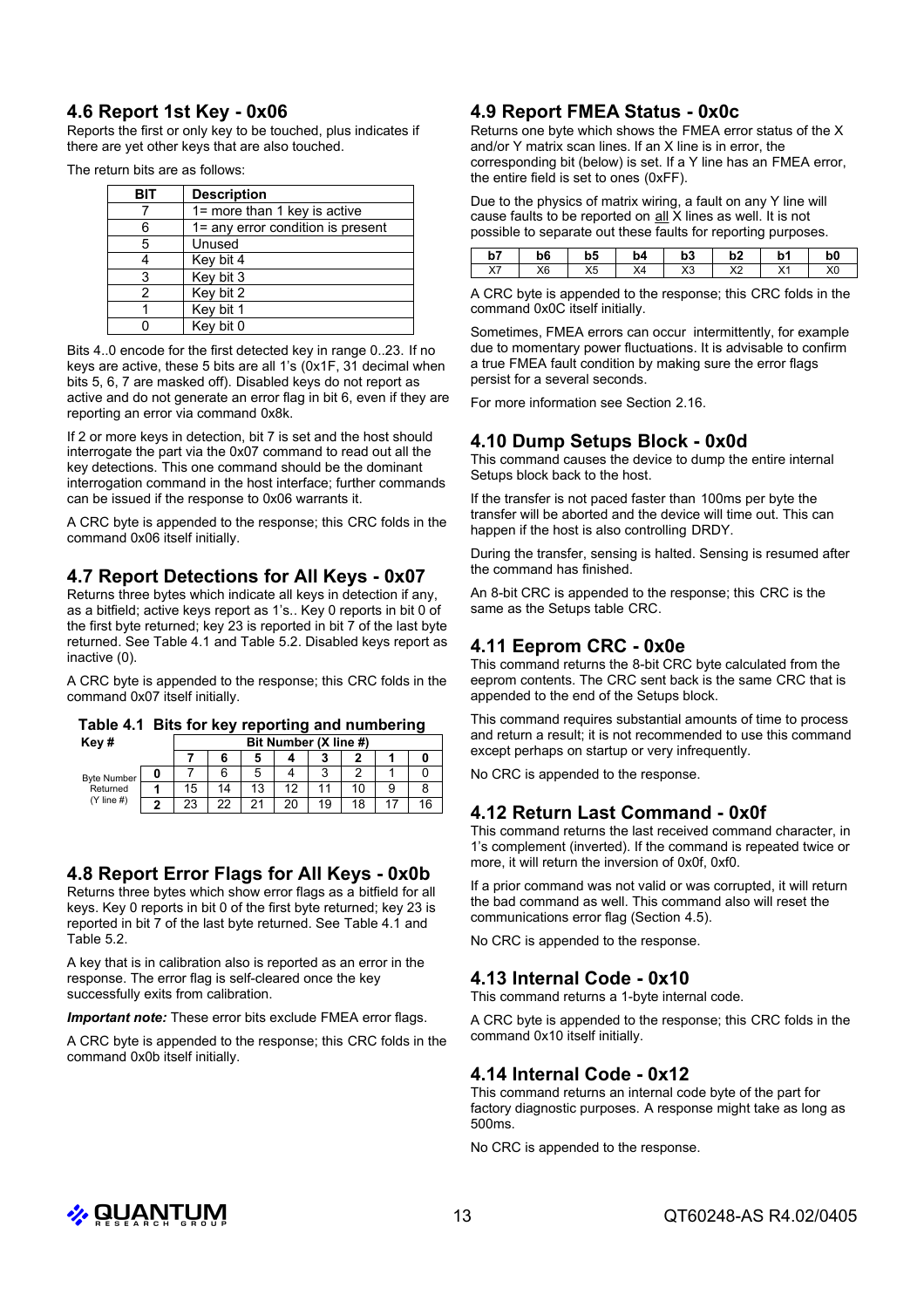## **4.15 Data Set for One Key - 0x4k**

Returns the data set for key k, where  $k = \{0..23\}$  encoded into the low nibble of this command. This command returns 5 bytes, in the sequence:

Signal (2 bytes) Reference (2 bytes) Normal Detect Integrator (1 byte)

Signal and Reference are returned LSByte first. No CRC is appended.

Keys that are disabled report '0' for both signal and reference.

## **4.16 Status for Key 'k' - 0x8k**

Returns a bitfield for key 'k' where k is from {0..23}. The bitfield indicates as follows:

| <b>BIT</b> | <b>Description</b>                     |
|------------|----------------------------------------|
|            | $1 =$ reserved                         |
| 6          | $1 =$ reserved                         |
| 5          | $1 =$ reserved                         |
|            | 1= key is enabled                      |
| 3          | $1 = \text{key}$ is in detect          |
| 2          | 1= signal ref < LSL (low signal error) |
|            | $1 =$ this key is in cal               |
|            | 1= cal on this key failed 5 times      |

Bit 2 - LSL notes: See page 21.

A CRC byte is appended to the response; this CRC folds in the command 0x8k itself initially.

**Disabled Keys:** A disabled key never reports as being in detect, but always reports an LSL error (if LSL >0). An LSL error flag generated for this reason is not reflected elsewhere, for example via the 0x05 or 0x06 commands. An LSL error on an enabled key is however reflected in the 0x05 and 0x06 commands.

A disabled key also reports back with bit 0 high (failed Cal). A Cal error flag generated for this reason is not reflected elsewhere, for example via the 0x05 or 0x06 commands. A Cal error on an enabled key is however reflected in the 0x05 and 0x06 commands.

Just after reset or after a CAL command (commands 0x03 or 0xCk), a disabled key will report back as being in calibration for only one matrix scan cycle, then will report as having failed cal.

See also Section 2.2.

## **4.17 Cal Key 'k' - 0xck**

This command must be repeated 2x within 100ms or the command will fail; the repeating command must be sequential without any intervening command.

This command functions the same as 0x03 CAL command except this command only affects one key 'k' where 'k' is from 0 to 23.

The chosen key 'k' is recalibrated in its native timeslot; normal running of the part is not interrupted and all other keys operate correctly throughout. This command is for use only during normal operation to try to recover a single key that has failed or is not calibrated correctly.

Returns the 1's compliment of 0xck just before the key is recalibrated.

## **4.18 Command Sequencing**

To interface the device with a host, the flow diagram of Figure 4-1, page 15, is suggested. The actual settings of the Setups block used should normally just be the default settings except where changes are specifically required, such as for sensitivity, timing, or AKS changes.

The circles in this drawing are communications interchanges between host and sensor. The rectangles are internal host states or processing events. If any communications exchange fails, either the device will fail to respond within the allotted time, or the response CRC will be incorrect, or the response will be out of context (the response is clearly not for the intended command). In these cases the host should just repeat the command.

The control flow will spend 99% of its time alternating between the two states within the dashed rectangle. If a key is detected, the control flow will enter 'Key Detection Processing'.

Stuck Key Detection processing (0xCk) is optional, since the device contains the max on-duration timeout function and can therefore recalibrate the stuck key automatically. However, the host can recalibrate stuck keys with greater flexibility if the recalibration timeouts are set to infinite and the host recalibrates them under specific conditions.

Error handling takes place whenever an error flag is detected, or the device stops communicating (not shown). The error handling procedure is up to the designer, however normally this would entail shutting down the product if the error is serious enough (for example, a key that will not calibrate, or a FMEA class error).

An eeprom CRC error report is serious, and requires that the host reload the Setups table into the device and thereafter issue a reset command or hardware reset.

The 'Last Command' command can be used at any time to clear comms error flags and to resynchronize failed communications, for example due to timing errors etc.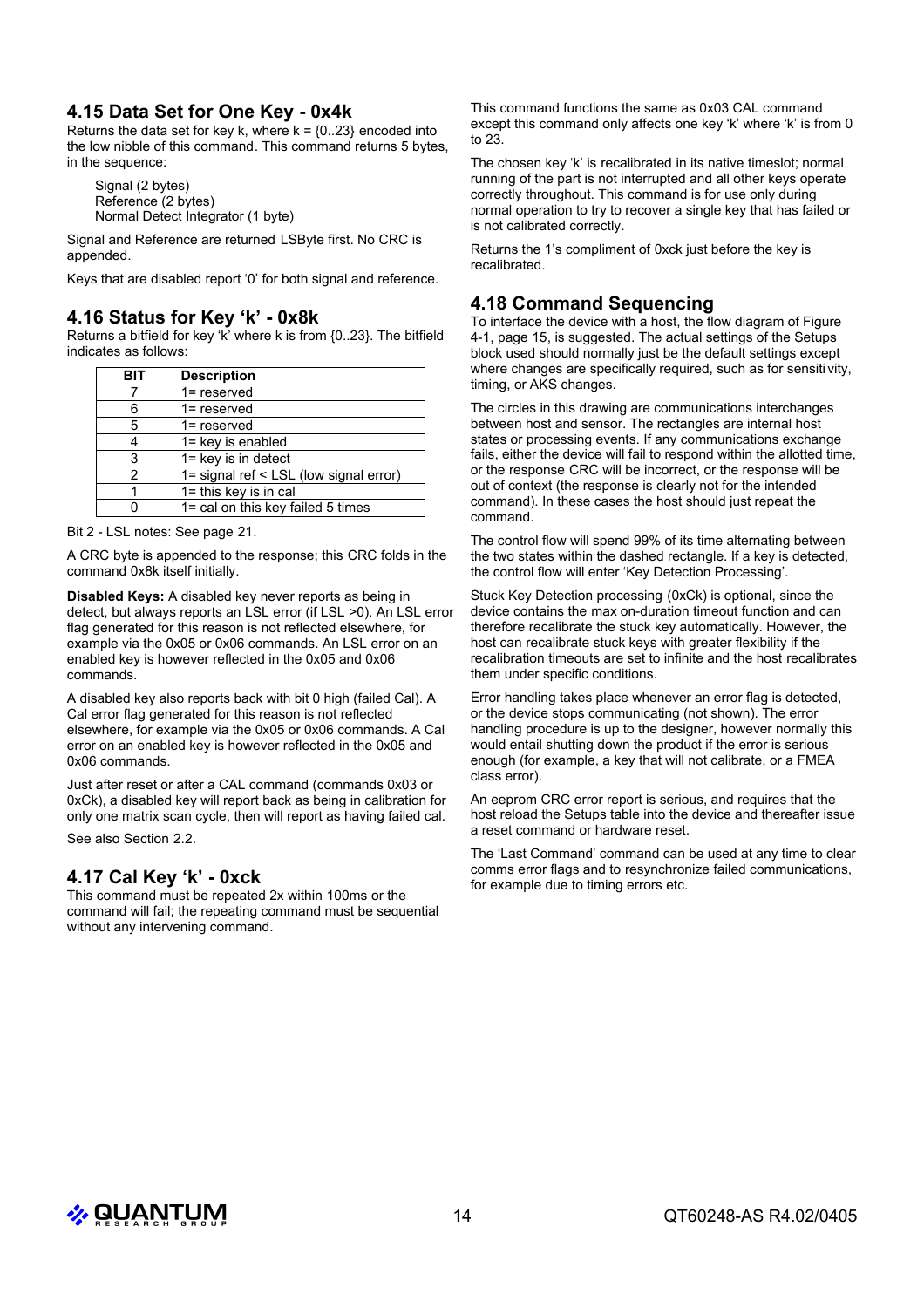

**Power On or Hardware Reset**

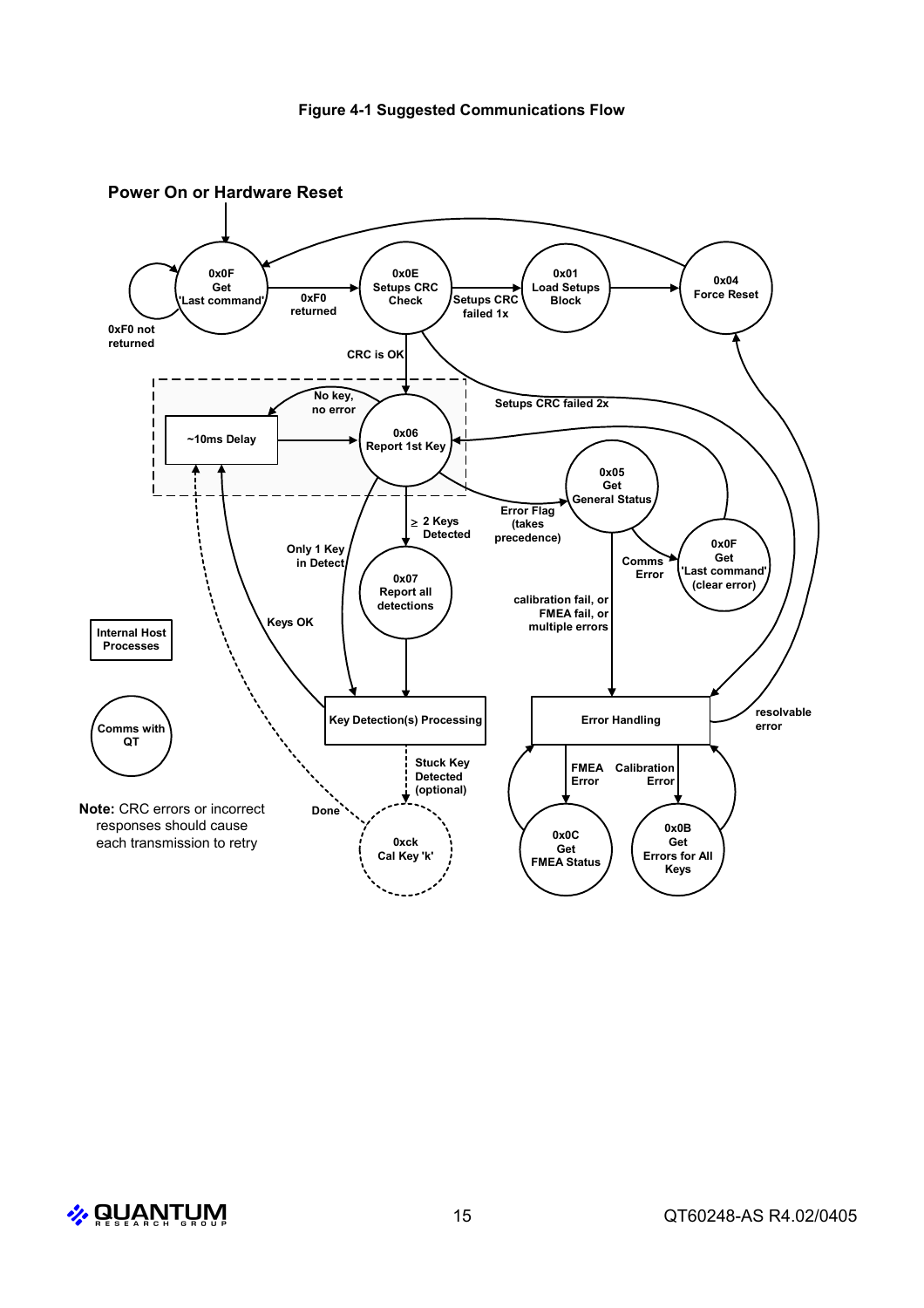#### **Table 4.2 Command Summary**

| <b>Hex</b> | <b>Name</b>                                      | <b>Description</b>                                                                                                                                                                                                                                                                                                              |                                  | #/Cmd # Rtnd   | <b>Rtn range</b>                                       | <b>CRC</b>     | <b>Notes</b>                                                                                                                                                                                                                                                                                                                                                                                                                                                                                                                                                          | Page              |
|------------|--------------------------------------------------|---------------------------------------------------------------------------------------------------------------------------------------------------------------------------------------------------------------------------------------------------------------------------------------------------------------------------------|----------------------------------|----------------|--------------------------------------------------------|----------------|-----------------------------------------------------------------------------------------------------------------------------------------------------------------------------------------------------------------------------------------------------------------------------------------------------------------------------------------------------------------------------------------------------------------------------------------------------------------------------------------------------------------------------------------------------------------------|-------------------|
|            | 0x00 Null command                                | Used to get data back in SPI mode                                                                                                                                                                                                                                                                                               |                                  | 1              | 0.0xFF                                                 |                | Flushes pending data from QT; one required to extract each response<br>byte.                                                                                                                                                                                                                                                                                                                                                                                                                                                                                          | 11                |
| 0x01       | <b>Enter Setups</b><br>mode                      | Enter Setups, stop sensing; followed by block<br>load of binary Setups of length 'nn'. Command<br>must be repeated 2x consecutively without any<br>intervening command in 100ms to execute.<br>Sensing auto-restarts, however, the device<br>should be reset after the block load to ensure all<br>new setups will take effect. | $\overline{2}$<br>$+100$<br>$+1$ | $\overline{2}$ | 0xFE<br>$+0xFE$<br><b>OR</b><br>0xFE<br>$+$ 0x00 (err) |                | First 0xFE issued when ready to get data, second 0xFE issued when<br>all loaded and burned; else timeout.<br>If 2 commands not received in 100ms, times out and no response is<br>issued. Part will timeout if each byte not received within 100ms of<br>previous byte.<br>If CRC failure, returns 0x00 instead of 0xFE<br>Data block length is 100 + 1 (added +1 byte is CRC-8). LSL should be<br>sent low byte first. A CRC of 0x00 is also acceptable in which<br>case the CRC is not checked.<br>The internal EEPROM will be programmed regardless of CRC health. | 12                |
|            | $0x03$ CAL all                                   | Force device to recalibrate all keys; re-enters<br>RUN mode afterwards automatically; 0x03 must<br>be repeated 2x consecutively without any<br>intervening command in 100ms to execute                                                                                                                                          | $\overline{2}$                   | 1              | 0xFC                                                   |                | Returns 1's complement of command to acknowledge cmd once the<br>cal has been initiated.<br>If 2 commands not received in 100ms, times out and no response is<br>issued.                                                                                                                                                                                                                                                                                                                                                                                              | $12 \overline{ }$ |
|            | <b>0x04</b> Force reset                          | Force device to reset. Command must be<br>repeated 2x consecutively without any<br>intervening command in 100ms to execute                                                                                                                                                                                                      | 2                                | 1              | 0xFB                                                   | $\blacksquare$ | Returns 1's complement of command to acknowledge command prior<br>to reset. If 2 commands not received in 100ms, times out and no<br>response is issued.                                                                                                                                                                                                                                                                                                                                                                                                              | 12                |
|            | <b>0x05</b> General status                       | Get general part status.                                                                                                                                                                                                                                                                                                        | $\overline{1}$                   | $\overline{2}$ | 0.0xFF                                                 |                | Bit 7: reserved<br>Bit 6: 1= comms error: unrecognized command received<br>This bit can be reset by the 0x0F cmmd<br>Bit 5: 1= FMEA failure<br>Bit 4: 1= Reserved<br>Yes $\left  \right $ Bit 3: 1 = line sync failure<br>Bit 2: 1= cal failed 5 times on an enabled key, or, an enabled key has<br>a low reference (Ref < LSL)<br>Bit 1: 1= any key in calibration<br>Bit 0: 1= any key is in detect<br>2nd return byte is CRC-8 of cmmd + return data                                                                                                               | $12 \overline{ }$ |
|            | 0x06 Report 1st key                              | Get indication of first touched key + others                                                                                                                                                                                                                                                                                    | -1                               | $\overline{2}$ | 0.0xFF                                                 |                | Bit 7: 1= indicates 2 or more touches if set.<br>Bit 6: 1= any of the following conditions prevail: calibrating, key(s)<br>failed cal 5 times, sync fail, comms error, FMEA failure.<br>Yes Bit 5: Unused<br>Bits 40: indicates key number (023) of first key touched; reads<br>0x1F (31 decimal) if no touch.<br>2nd return byte is CRC-8 of cmmd + return data                                                                                                                                                                                                      | 13                |
|            | <b>0x07</b> Report all keys                      | Sends back all key detect status bits (bitfield)                                                                                                                                                                                                                                                                                | $\overline{1}$                   | $\overline{4}$ | 0.0xFF<br>3 bytes                                      |                | Yes   4th return byte is CRC-8 of cmmd + return data                                                                                                                                                                                                                                                                                                                                                                                                                                                                                                                  | 13                |
|            | <b>0x0B</b> Error flags for all Error bit fields |                                                                                                                                                                                                                                                                                                                                 | $\overline{1}$                   | 4              | 0.0xFF<br>3 bytes                                      | Yes            | 4th return byte is CRC-8 of cmmd + return data                                                                                                                                                                                                                                                                                                                                                                                                                                                                                                                        | 13                |
|            | 0x0C FMEA status                                 | FMEA bitfield on X, Y lines                                                                                                                                                                                                                                                                                                     | -1                               | $\overline{2}$ | 0.0xFF                                                 |                | Yes 2nd return byte is CRC-8 of cmmd + return data                                                                                                                                                                                                                                                                                                                                                                                                                                                                                                                    | 13                |

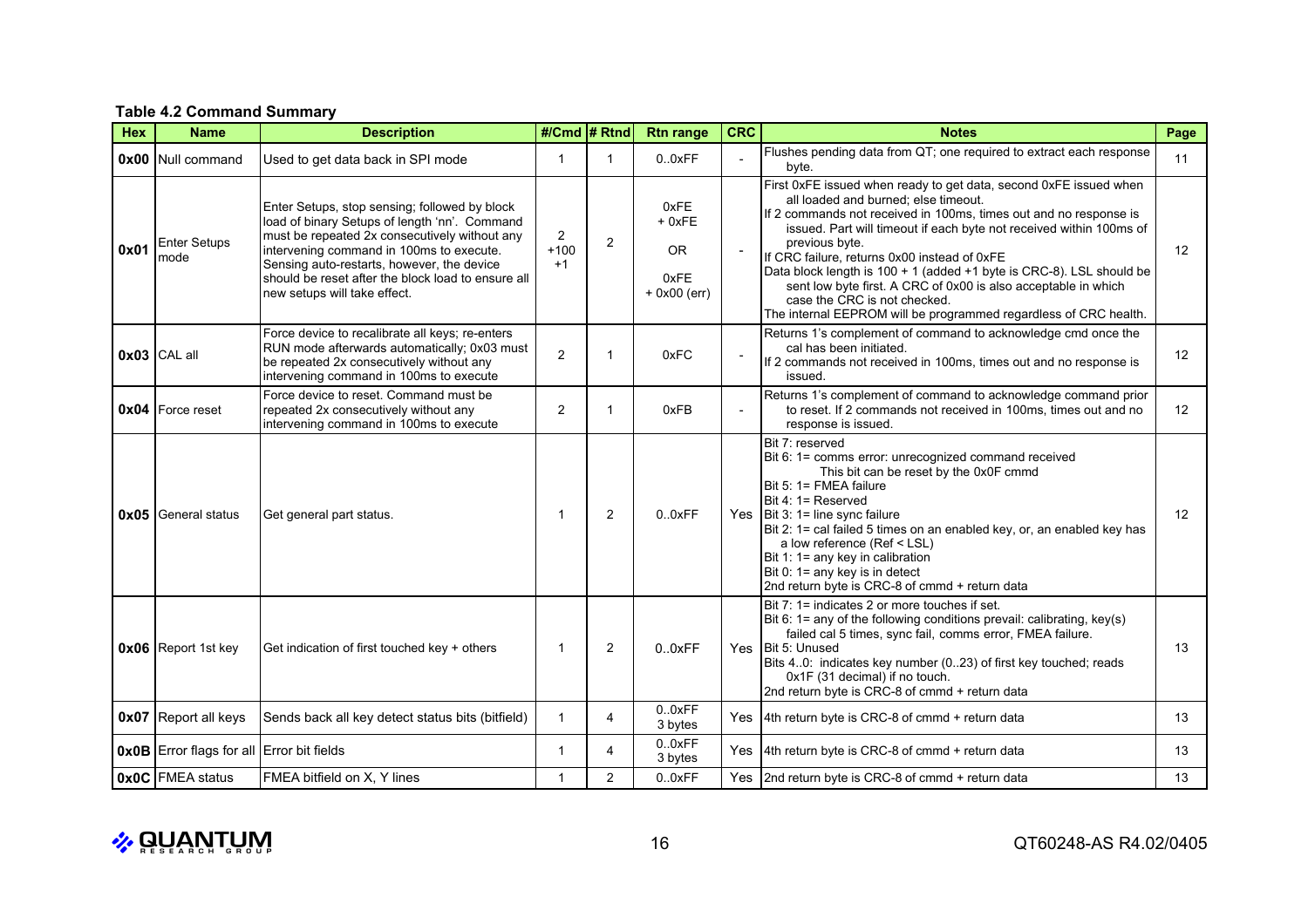| <b>Hex</b> | <b>Name</b>                     | <b>Description</b>                                                                                                                                       | #/Cmd $#Rtnd$  |                | <b>Rtn range</b>    | <b>CRC</b> | <b>Notes</b>                                                                                                                                                                                                                                                                              | Page |
|------------|---------------------------------|----------------------------------------------------------------------------------------------------------------------------------------------------------|----------------|----------------|---------------------|------------|-------------------------------------------------------------------------------------------------------------------------------------------------------------------------------------------------------------------------------------------------------------------------------------------|------|
|            | <b>0x0D</b> Dump Setups         | Returns Setups block area followed by CRC.<br>Scanning is halted and then auto-restarted<br>after the cmd has completed.                                 |                | 100            | 0.0xFF<br>Each byte | Yes        | 100 block data bytes + 1 CRC byte returned.                                                                                                                                                                                                                                               | 13   |
|            | <b>OxOE</b> Eeprom CRC          | Get eeprom CRC                                                                                                                                           |                |                | 0.0xFF              | Yes        | CRC-8 only on Setups array section of eeprom<br>This CRC is the same as the CRC at the end of Setups block load.                                                                                                                                                                          | 13   |
|            | 0x0F Return last<br><b>cmmd</b> | Returns last command received                                                                                                                            |                |                | 0.0xFF              |            | Returns 1's compliment of last command even if bad. Resets the<br>communications error flag.                                                                                                                                                                                              | 13   |
|            | $0x4k$ Data for 1 key           | Get signal, ref, Norm DI for key k {023}<br>Signal: 2 bytes; Ref: 2 bytes; Norm DI: 1<br>byte                                                            |                | 5              | 0.0xFF<br>Each byte |            | Diagnostic use only, not to be relied upon (no CRC). Signal and<br>ref are Tx as 2 bytes, LSB first.                                                                                                                                                                                      | 14   |
|            |                                 | <b>0x8k</b> Status for key 'k' Get status byte for key 'k' {023}                                                                                         |                | $\overline{2}$ | 0.0xFF              |            | Bits 75: reserved<br>Bit 4: 1= key is enabled<br>Bit 3: 1= key is in detect<br>Yes $ Bit 2: 1 = (Ref < LSL)$ , even on a disabled key<br>Bit 1: $1 = \text{key}$ is in calibration<br>Bit 0: 1= calibration of this key failed 5 times<br>Second return byte is CRC of cmmd + return data | 14   |
|            | $0xCk$ CAL key 'k'              | Force calibration of key # $k$ where $k = 0.23$ .<br>Command must be repeated 2x consecutively<br>without any intervening command in 100ms to<br>execute | $\overline{2}$ |                | $\neg$ 0xCk         |            | Used in Run mode. Normal sensing of other keys not affected.<br>CAL of 'k' only takes place in the key's normal timeslot.<br>Returns the ones compliment of the cmd char, once the cal is<br>scheduled.                                                                                   | 14   |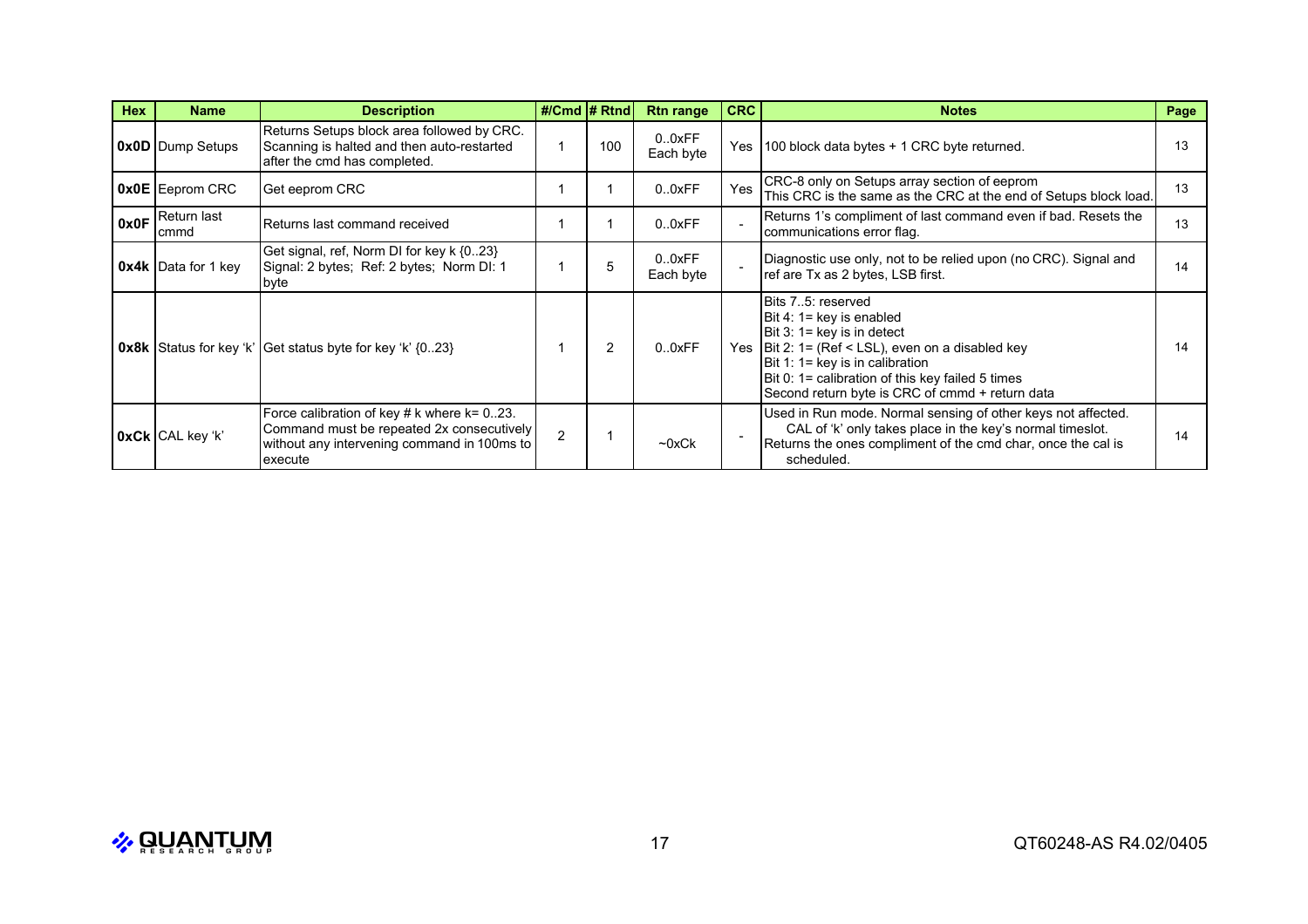# 5 Setups

The devices calibrate and process all signals using a number of algorithms specifically designed to provide for high survivability in the face of adverse environmental challenges. They provide a large number of processing options which can be user-selected to implement very flexible, robust keypanel solutions.

User-defined Setups are employed to alter these algorithms to suit each application. These setups are loaded into the device in a block load over the serial interface. The Setups are stored in an onboard eeprom array. After a setups block load, the device should be reset to allow the new Setups parameters to take effect. This reset can be either a hardware or software reset.

Refer to Table 5.1, page 22 for a table of all Setups.

**Block length issues:** The setups block is 100 bytes long to accommodate 24 keys. This can be a burden on smaller host controllers with limited memory. In larger quantities the devices can be procured with the setups block preprogrammed from Quantum. If the application only requires a small number of keys (such as 16) then the setups table can be compressed in the host by filling large stretches of the Setups area with nulls.

Many setups employ lookup-table value translation. The Setups Block Summary on page 23 shows all translation values.

**Default Values shown** are factory defaults.

## **5.1 Negative Threshold - NTHR**

The negative threshold value is established relative to a key's signal reference value. The threshold is used to determine key touch when crossed by a negative-going signal swing after having been filtered by the detection integrator. Larger absolute values of threshold desensitize keys since the signal must travel farther in order to cross the threshold level. Conversely, lower thresholds make keys more sensitive.

As Cx and Cs drift, the reference point drift-compensates for these changes at a user-settable rate; the threshold level is recomputed whenever the reference point moves, and thus it also is drift compensated.

The amount of NTHR required depends on the amount of signal swing that occurs when a key is touched. Thicker panels or smaller key geometries reduce 'key gain', ie signal swing from touch, thus requiring smaller NTHR values to detect touch.

The negative threshold is programmed on a per-key basis using the Setup process. See table, page 23.

**Negative hysteresis:** NHYST is fixed at 12.5% of the negative threshold value and cannot be altered.

**Typical values**: 3 to 8 (7 to 12 counts of threshold; 4 is internally added to NTHR to generate the threshold).

**Default value:** 6 (10 counts of threshold)

## **5.2 Positive Threshold - PTHR**

The positive threshold is used to provide a mechanism for recalibration of the reference point when a key's signal moves abruptly to the positive. This condition is not normal, and usually occurs only after a recalibration when an object is touching the key and is subsequently removed. The desire is normally to recover from these events quickly.

**Positive hysteresis:** PHYST is fixed at 12.5% of the positive threshold value and cannot be altered.

Positive threshold levels are all fixed at 6 counts of signal and cannot be modified.

## **5.3 Drift Compensation - NDRIFT, PDRIFT**

Signals can drift because of changes in Cx and Cs over time and temperature. It is crucial that such drift be compensated, else false detections and sensitivity shifts can occur.

Drift compensation (Figure 5-1) is performed by making the reference level track the raw signal at a slow rate, but only while there is no detection in effect. The rate of adjustment must be performed slowly, otherwise legitimate detections could be ignored. The devices drift compensate using a slew-rate limited change to the reference level; the threshold and hysteresis values are slaved to this reference.

When a finger is sensed, the signal falls since the human body acts to absorb charge from the cross-coupling between X and Y lines. An isolated, untouched foreign object (a coin, or a water film) will cause the signal to rise very slightly due to an enhancement of coupling. This is contrary to the way most capacitive sensors operate.

Once a finger is sensed, the drift compensation mechanism ceases since the signal is legitimately detecting an object. Drift compensation only works when the signal in question has not crossed the negative threshold level.

The drift compensation mechanism can be asymmetric; the drift-compensation can be made to occur in one direction faster than it does in the other simply by changing the NDRIFT Setup parameter. This can be done on a per-key basis.

The PDRIFT parameter is fixed at 0.4 seconds per count of reference drift.

Specifically, drift compensation should be set to compensate faster for increasing signals than for decreasing signals. Decreasing signals should not be compensated quickly, since an approaching finger could be compensated for partially or entirely before even touching the touch pad.

#### **Figure 5-1 Thresholds and Drift Compensation**



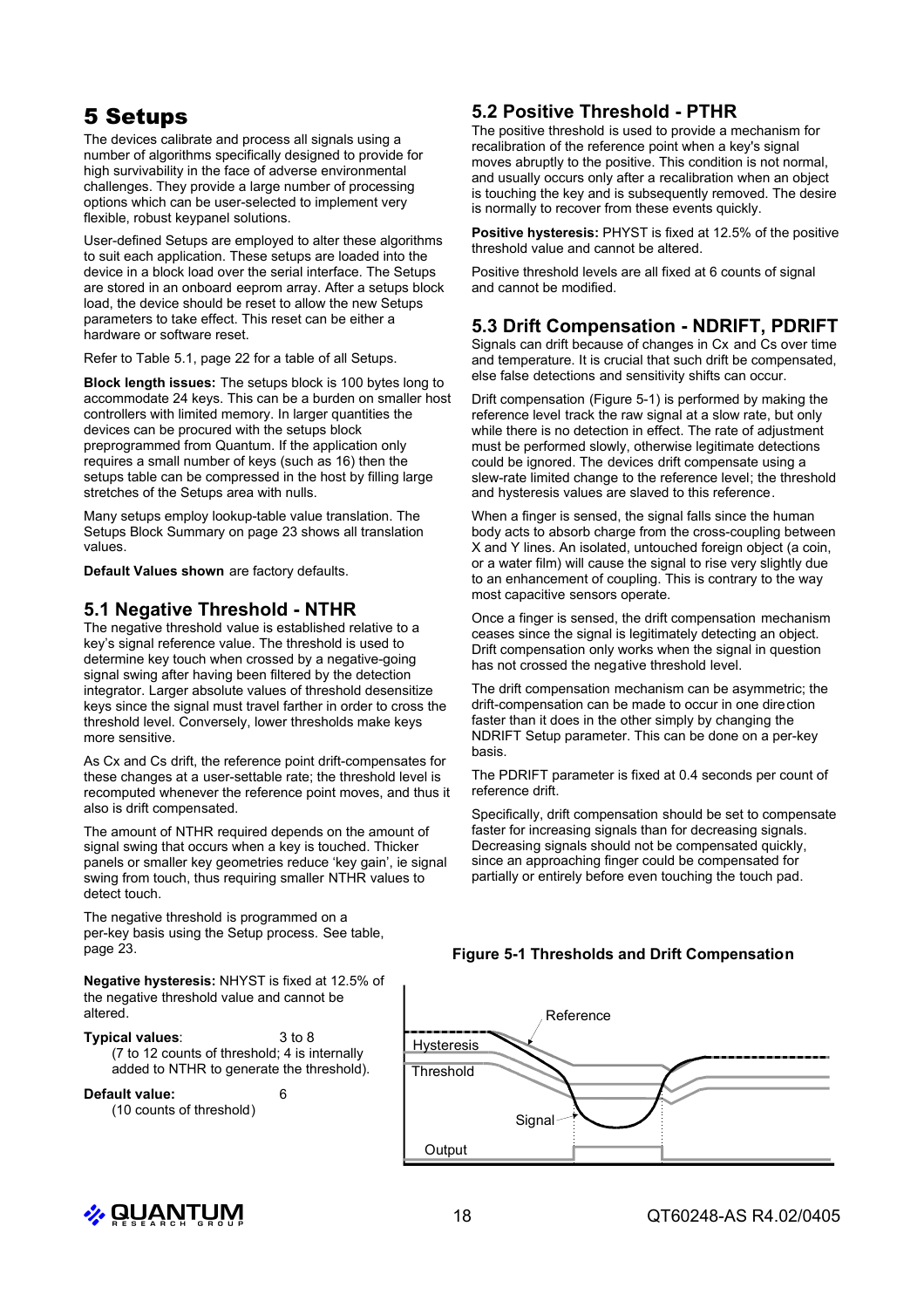However, an obstruction over the sense pad, for which the sensor has already made full allowance for, could suddenly be removed leaving the sensor with an artificially suppressed reference level and thus become insensitive to touch. In this latter case, the sensor should compensate for the object's removal by raising the reference level relatively quickly.

Drift compensation and the detection time-outs work together to provide for robust, adaptive sensing. The time-outs provide abrupt changes in reference calibration depending on the duration of the signal 'event'.

**NDRIFT Typical values:** 9 to 11

(2 to 3.3 seconds per count of drift compensation) **NDRIFT Default value:** 10

(2.5s / count of drift compensation)

**PDRIFT Fixed value:** 0.4 secs

Note: This value cannot be altered and does not appear in the Setups block.

#### **5.4 Detect Integrators - NDIL, FDIL**

NDIL is used to enable or disable keys and to provide signal filtering. To enable a key, its NDIL parameter should be non-zero (ie NDIL=0 disables a key). See Section 2.2.

To suppress false detections caused by spurious events like electrical noise, the device incorporates a 'detection integrator' or DI counter mechanism that acts to confirm a detection by consensus (all detections in sequence must agree). The DI mechanism counts sequential detections of a key that appears to be touched, after each burst for the key. For a key to be declared touched, the DI mechanism must count to completion without even one detection failure.

The DI mechanism uses two counters. The first is the 'fast DI' counter FDIL. When a key's signal is first noted to be below the negative threshold, the key enters 'fast burst' mode. In this mode the burst is rapidly repeated for up to the specified limit count of the fast DI counter. Each key has its own counter and its own specified fast-DI limit (FDIL), which can range from 1 to 15. When fast-burst is entered the QT device locks onto the key and repeats the acquire burst until the fast-DI counter reaches FDIL, or, the detection fails beforehand. After this the device resumes normal keyscanning and goes on to the next key.

The 'Normal DI' counter counts the number of times the fast-DI counter reached its FDIL value. The Normal DI counter can only increment once per complete scan of all keys. Only when the Normal DI counter reaches NDIL does the key become formally 'active'.

The net effect of this is that the sensor can rapidly lock onto and confirm a detection with many confirmations, while still scanning other keys. The ratio of 'fast' to 'normal' counts is completely user-settable via the Setups process. The total number of required confirmations is equal to FDIL times NDIL.

If  $FDIL = 5$  and  $NDIL = 2$ , the total detection confirmations required is 10, even though the device only scanned through all keys only twice.

The DI is extremely effective at reducing false detections at the expense of slower reaction times. In some applications a slow reaction time is desirable; the DI can be used to intentionally slow down touch response in order to require the user to touch longer to operate the key.

If  $FDIL = 1$ , the device functions conventionally; each channel acquires only once in rotation, and the normal detect integrator counter (NDIL) operates to confirm a detection. Fast-DI is in essence not operational.

If FDIL  $\geq$  2, then the fast-DI counter also operates in addition to the NDIL counter.

If Signal  $\leq$  NThr: The fast-DI counter is incremented towards FDIL due to touch.

If Signal >NThr then the fast-DI counter is cleared due to lack of touch.

**Disabling a key:** If NDIL =0, the key becomes disabled. Keys disabled in this way are pared from the burst sequence in order to improve sampling rates and thus response time. See Section 2.2, page 3.

| <b>NDIL Typical values:</b> | 2.3    |
|-----------------------------|--------|
| <b>NDIL Default value:</b>  | 2      |
| <b>FDIL Typical values:</b> | 4 to 6 |
| <b>FDIL Default value:</b>  | 5      |

## **5.5 Negative Recal Delay - NRD**

If an object unintentionally contacts a key resulting in a detection for a prolonged interval it is usually desirable to recalibrate the key in order to restore its function, perhaps after a time delay of some seconds.

The Negative Recal Delay timer monitors such detections; if a detection event exceeds the timer's setting, the key will be automatically recalibrated. After a recalibration has taken place, the affected key will once again function normally even if it is still being contacted by the foreign object. This feature is set on a per-key basis using the NRD setup parameter.

NRD can be disabled by setting it to zero (infinite timeout) in which case the key will never auto-recalibrate during a continuous detection (but the host could still command it).

NRD is set using one byte per key, which can range in value from 0..254. NRD above 0 is expressed in 0.5s increments. Thus if NRD =120, the timeout value will actually be 60 seconds. 255 is not a legal number to use.

| <b>NRD Typical values:</b> | 20 to 60 (10 to 30 seconds)     |
|----------------------------|---------------------------------|
| <b>NRD Default value:</b>  | 20 (10 seconds)                 |
| NRD Range:                 | $0.254$ ( $\infty$ , 0.5  127s) |

## **5.6 Positive Recalibration Delay - PRD**

A recalibration occurs automatically if the signal swings more positive than the positive threshold level. This condition can occur if there is positive drift but insufficient positive drift compensation, or, if the reference moved negative due to a NRD auto-recalibration, and thereafter the signal rapidly returned to normal (positive excursion).

As an example of the latter, if a foreign object or a finger contacts a key for period longer than the Negative Recal Delay (NRD), the key is by recalibrated to a new lower reference level. Then, when the condition causing the negative swing ceases to exist (e.g. the object is removed) the signal suddenly swings positive to its normal reference.

It is almost always desirable in these cases to cause the key to recalibrate quickly so as to restore normal touch operation. The time required to do this is governed by PRD. In order for this to work, the signal must rise through the positive threshold level PTHR continuously for the PRD period.

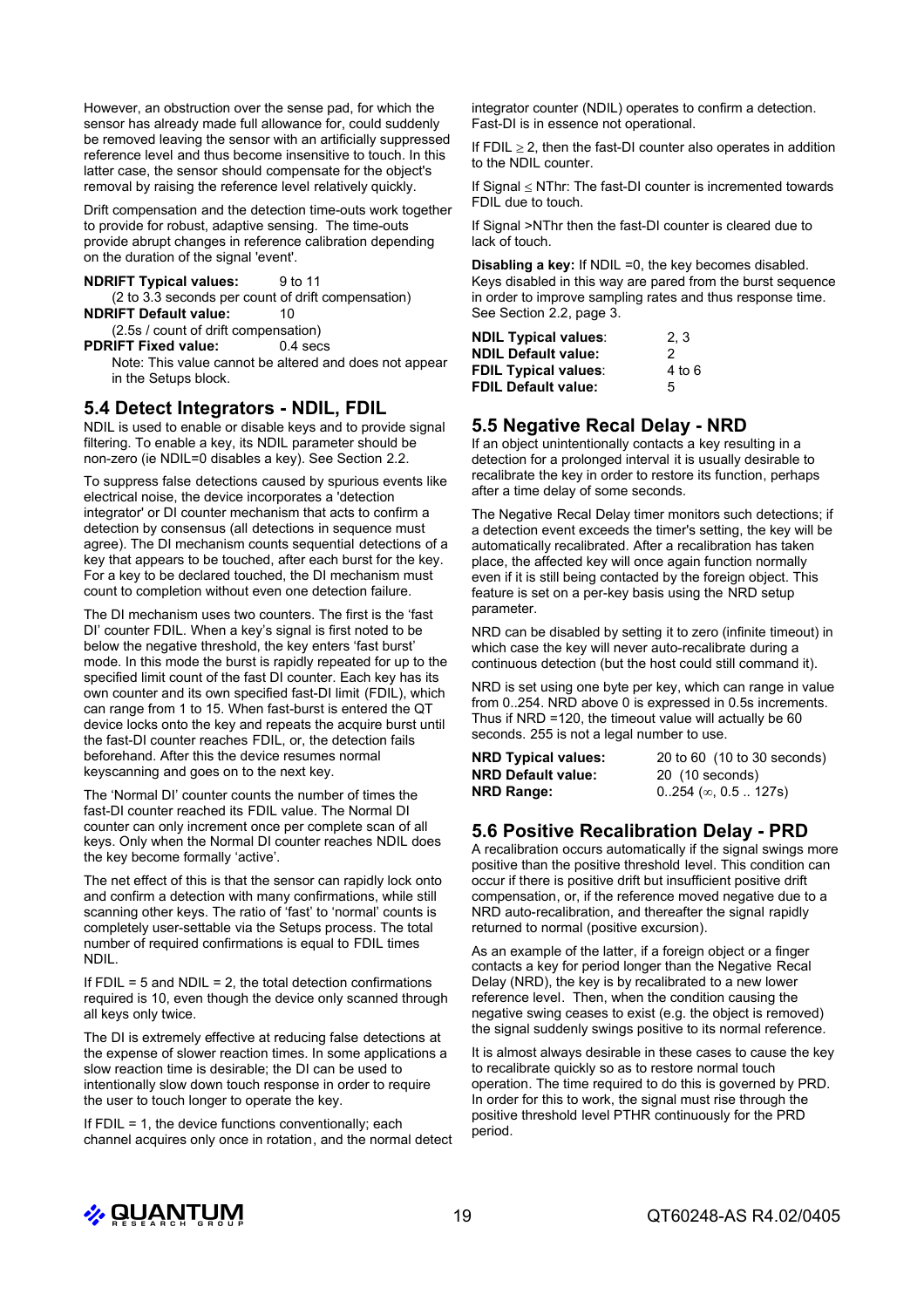After the PRD interval has expired and the auto- recalibration has taken place, the affected key will once again function normally. PRD is fixed at 1 second for all keys, and cannot be altered.

## **5.7 Burst Length - BL**

The signal gain for each key is controlled by circuit parameters as well as the burst length.

The burst length is simply the number of times the charge-transfer ('QT') process is performed on a given key. Each QT process is simply the pulsing of an X line once, with a corresponding Y line enabled to capture the resulting charge passed through the key's capacitance Cx.

QT60xx8 devices use a fixed number of QT cycles which are executed in burst mode. There can be up to 64 QT cycles in a burst, in accordance with the list of permitted values shown in Table 5.3.

Increasing burst length directly affects key sensitivity. This occurs because the accumulation of charge in the charge integrator is directly linked to the burst length. The burst length of each key can be set individually, allowing for direct digital control over the signal gains of each key individually.

Apparent touch sensitivity is also controlled by the Negative Threshold level (NTHR). Burst length and NTHR interact; normally burst lengths should be kept as short as possible to limit RF emissions, but NTHR should be kept above 6 to reduce false detections due to external noise. The detection integrator mechanism also helps to prevent false detections.

| <b>BL Typical values:</b>  | 2, 3 (48, 64 pulses / burst) |
|----------------------------|------------------------------|
| BL Default value:          | 2 (48 pulses / burst)        |
| <b>BL possible values:</b> | 16, 32, 48, 64               |

## **5.8 Adjacent Key Suppression - AKS**

These devices incorporate adjacent key suppression ('AKS' patent pending) that can be selected on a per-key basis. AKS permits the suppression of multiple key presses based on relative signal strength. This feature assists in solving the problem of surface moisture which can bridge a key touch to an adjacent key, causing multiple key presses. This feature is also useful for panels with tightly spaced keys, where a fingertip might inadvertently activate an adjacent key.

AKS works for keys that are AKS-enabled anywhere in the matrix and is not restricted to physically adjacent keys; the device has no knowledge of which keys are actually physically adjacent. When enabled for a key, adjacent key suppression causes detections on that key to be suppressed if any other AKS-enabled key in the panel has a more negative signal deviation from its reference.

This feature does not account for varying key gains (burst length) but ignores the actual negative detection threshold setting for the key. If AKS-enabled keys in a panel have different sizes, it may be necessary to reduce the gains of larger keys relative to smaller ones to equalize the effects of AKS. The signal threshold of the larger keys can be altered to compensate for this without causing problems with key suppression.

Adjacent key suppression works to augment the natural moisture suppression of narrow gated transfer switches creating a more robust sensing method.

**AKS Default value:** 0 (Off)

## **5.9 Oscilloscope Sync - SSYNC**

Pin 11 (S\_Sync) can output a positive pulse oscilloscope sync that brackets the burst of a selected key. More than one burst can output a sync pulse as determined by the Setups parameter SSYNC for each key.

The SSYNC function does not become effective until the part has been reset, or the desired key(s) are recalibrated.

This feature is invaluable for diagnostics; without it, observing signals clearly on an oscilloscope for a particular burst is very difficult.

This function is supported in Quantum's QmBtn PC software.

**SSYNC Default value:** 0 (Off)

## **5.10 Mains Sync - MSYNC**

The MSync feature uses the SYNC pin.

External fields can cause interference leading to false detections or sensitivity shifts. Most fields come from AC power sources. RFI noise sources are heavily suppressed by the low impedance nature of the QT circuitry itself.

Noise such as from 50Hz or 60Hz fields becomes a problem if it is uncorrelated with acquisition signal sampling; uncorrelated noise can cause aliasing effects in the key signals. To suppress this problem the SYNC input allows bursts to synchronize to the noise source.

The noise sync operating mode is set by parameter MSYNC in Setups.

The sync occurs only at the burst for the lowest numbered enabled key in the matrix; the device waits for the sync signal for up to 100ms after the end of a preceding full matrix scan, then when a negative sync edge is received, the matrix is scanned in its entirety again.

The sync signal drive should be a buffered logic signal, but never a raw AC signal from the mains; slow or erratic edges on MSYNC can cause the device to sync on the wrong edge, or both edges. The device should only sync to the falling edge.

Since Noise sync is highly effective and inexpensive to implement, it is strongly advised to take advantage of it anywhere there is a possibility of encountering low frequency (i.e. 50/60Hz) electric fields. Quantum's QmBtn software can show such noise effects on signals, and will hence assist in determining the need to make use of this feature.

If the sync feature is enabled but no sync signal exists, the sensor will continue to operate but with a delay of 100ms from the end of one scan to the start of the next, and hence will have a slow response time. A failed Sync signal (one exceeding a 100ms period) will cause an error flag (see commands 0x05, 0x06).

| <b>MSYNC Default value:</b>  | $0$ (Off)        |
|------------------------------|------------------|
| <b>MSYNC Possible range:</b> | $0, 1$ (Off, On) |

#### **5.11 Burst Spacing - BS**

The interval of time from the start of one burst to the start of the next is known as the *burst spacing*. This is an alterable parameter which affects all keys. The burst spacing can be viewed as a scheduled timeslot in which a burst occurs. This approach results in an orderly and predictable sequencing of key scanning with predictable response times.

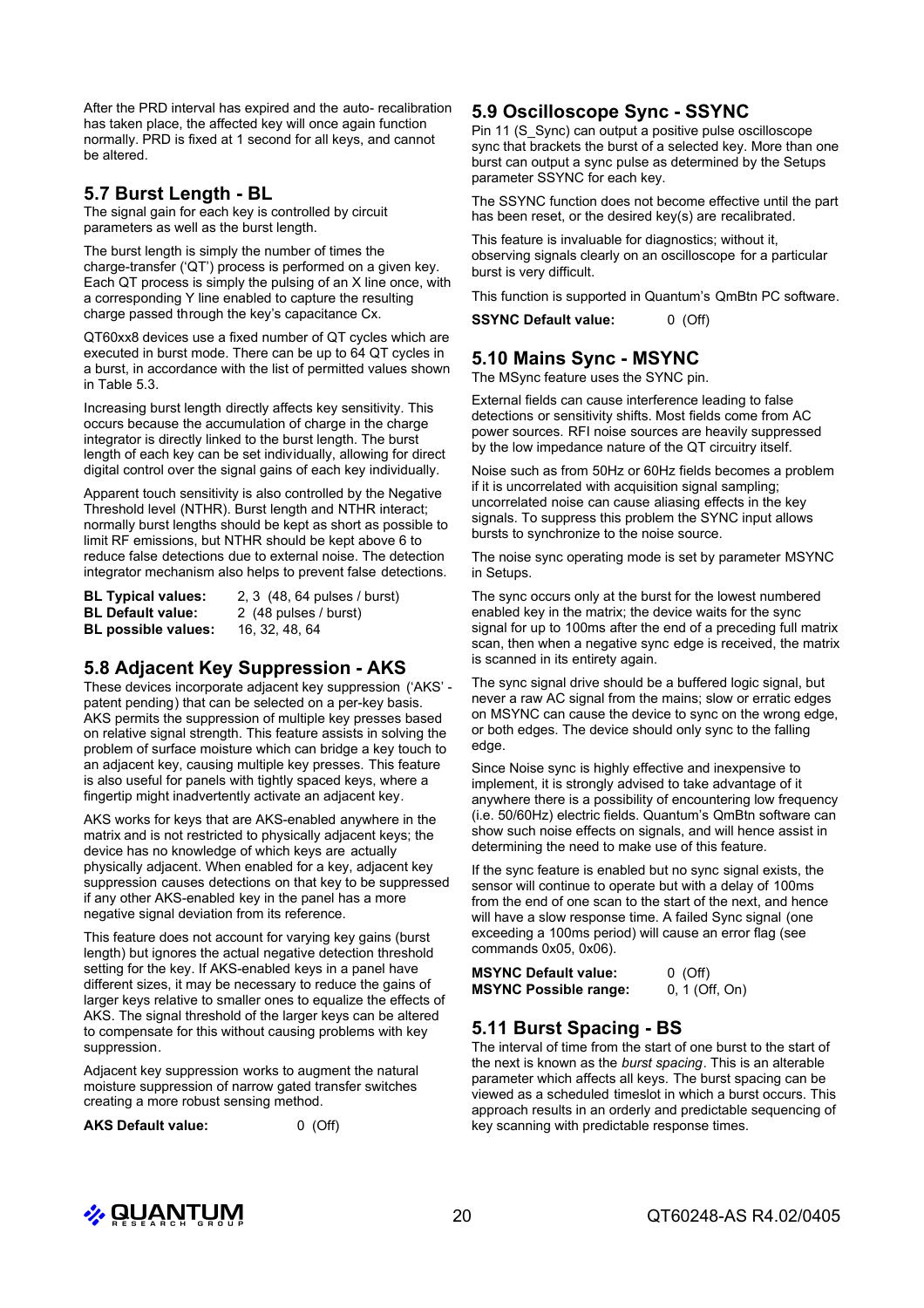Shorter spacings result in a faster response time to touch; longer spacings permit higher burst lengths and longer conversion times but slow down response time.

**BS Default value:** 1 (500µs)<br>**BS Possible range:** 1..11 (500 **BS Possible range:** 1..11 (500µs .. 3ms)

## **5.12 Lower Signal Limit - LSL**

This Setup determines the lowest acceptable value of signal level for all keys. If any key's reference level falls below this value, the device declares an error condition in the status bits.

Testing is required to ensure that there are adequate margins in this determination. Key size, shape, panel material, and burst length all factor into the detected signal levels.

This parameter occupies 2 bytes of the setups table. The low order byte should be sent first.

**LSL Default value:** 100 **LSL Possible range:** 0..2047

## **5.13 Host CRC - HCRC**

The setups block terminates with a 8-bit CRC, HCRC, of the entire block. The formulae for calculating this CRC is shown in Section 7.

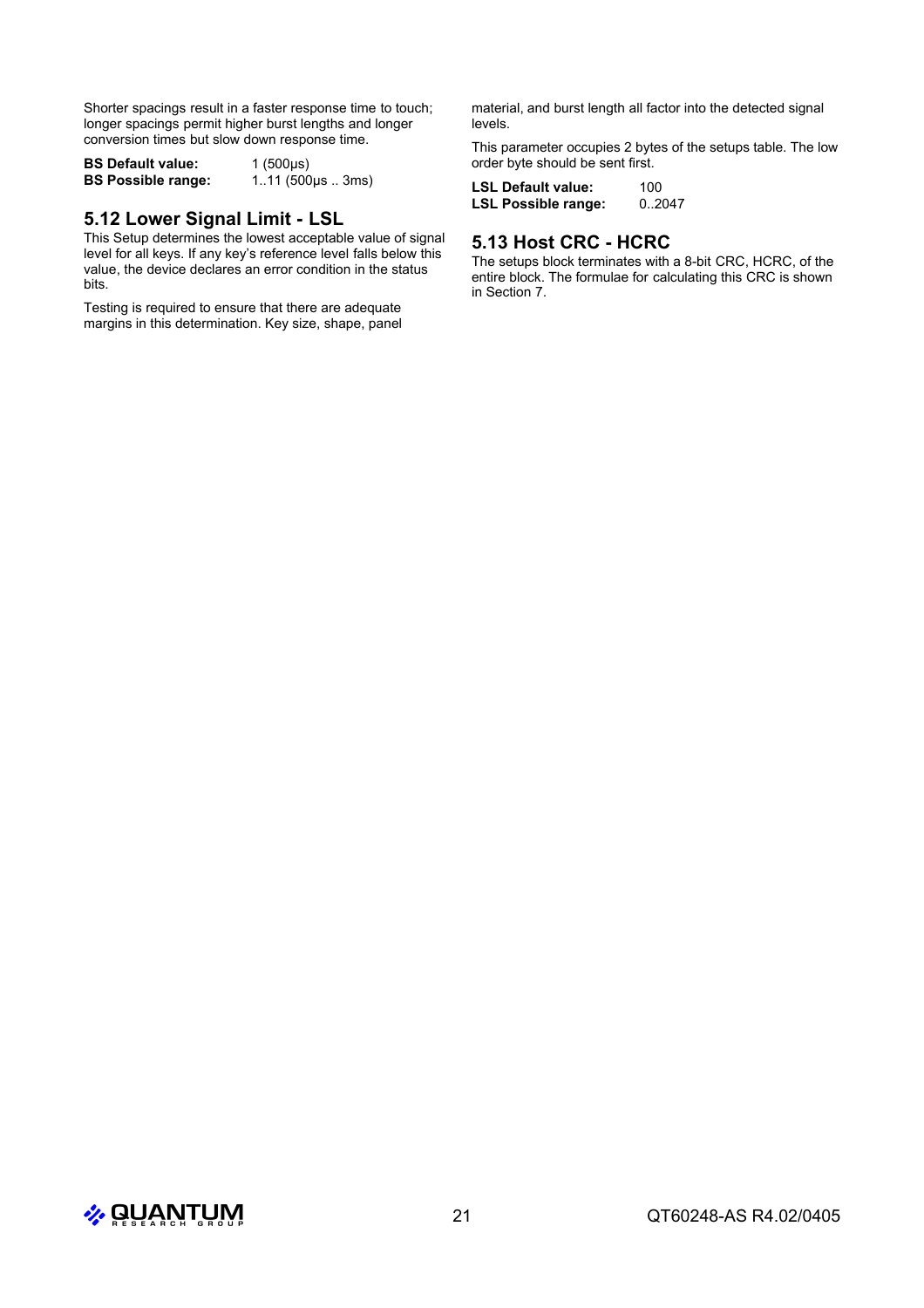#### **Table 5.1 Setups Block**

Setups data is sent from the host to the QT in a block of hex data. The block can only be loaded in Setups mode following two se quential 0x01 commands (page 12). All devices this datasheet pertain to have the same block length. Refer also to Table 5.3, page 23 for further details, and all of Section 5.

| Item |     |                                          |                                         |                |                                                    |                | Key                      | <b>Default</b> |                                                                                                                                                       |                |
|------|-----|------------------------------------------|-----------------------------------------|----------------|----------------------------------------------------|----------------|--------------------------|----------------|-------------------------------------------------------------------------------------------------------------------------------------------------------|----------------|
| #    |     | <b>Byte Parameter</b>                    | Symbol                                  | <b>Bytes</b>   | Valid range                                        | Bits           | <b>Scope</b>             | Value          | <b>Description</b>                                                                                                                                    | Page           |
|      |     | Neg thresh<br>Neg Drift Comp             | <b>NTHR</b><br><b>NDRIFT</b>            | 24             | $NTHR = 0.15$<br>$NDRIFT = 0.15$                   | 4              |                          | 6<br>10        | Lower nibble = Neg Threshold - take operand and add 4 to get value<br>Upper nibble = Neg Drift comp - Via LUT                                         | 18<br>18       |
|      | 24  | Normal DI Limit<br>Fast DI Limit         | <b>NDIL</b><br><b>FDIL</b>              | 24             | $NDIL = 0.15$<br>$FDIL = 0.15$                     |                |                          | 2<br>5         | Lower nibble = Normal DI Limit, values same as operand $(0 =$ disables key)<br>Upper nibble = Fast DI Limit, values same as operand (0 does not work) | 19             |
| 3    | 48  | Neg recal delay                          | <b>NRD</b>                              | 24             | 0.254                                              | 8              |                          | 20             | Range is in 0.5 sec increments; 0 = infinite; default = 10s (operand = 20)<br>Range is { infinite, 0.5127s }; 255 is illegal to use                   | 19             |
|      | 72  | Burst Length<br><b>AKS</b><br>Scope Sync | <b>BL</b><br><b>AKS</b><br><b>SSYNC</b> | 24             | $BL = 0, 1, 2, 3$<br>$AKS = 0.1$<br>$SSYNC = 0, 1$ | $\overline{2}$ |                          | $\Omega$       | Bits 5, 4: = BL, via LUT, default = 48 (setting = 2)<br>Bit $6 = AKS$ , 1 - enabled<br>Bit $7 =$ Scope sync, $1 =$ enabled                            | 20<br>20<br>20 |
| 5    | 96  | Mains Sync                               | <b>MSYNC</b>                            |                | $MSYNC = 0.1$                                      |                | 24                       | 0              | Bit $6$ = Mains sync, negative edge, $1$ = enabled; default = 0 (off)                                                                                 | 20             |
| 6    | 97  | Burst spacing                            | <b>BS</b>                               |                | $BS = 0.11$                                        | 4              | 24                       |                | Lower nibble = burst spacing                                                                                                                          | 20             |
|      | 98  | Lower signal Limit                       | LSL                                     | $\overline{2}$ | 02048                                              | 16             | 24                       | 100            | Lower limit of acceptable signal; below this value, device declares an error.<br>The low order byte should be sent first.                             | 21             |
| 8    | 100 | Host CRC byte                            | <b>HCRC</b>                             |                | 0.255                                              | 8              | $\overline{\phantom{0}}$ |                |                                                                                                                                                       | 21             |
|      |     | <b>Block length</b>                      |                                         | 101            |                                                    |                |                          |                |                                                                                                                                                       |                |

*CRC Note: A CRC calculator for Windows is available free of charge from Quantum Research on request.*

#### **Table 5.2 Key Mapping**

Some commands return bitfields related to keys. For example, command 0x07 (report all keys) returns 3 bytes containing flag bits, one per key, to indicate which keys are reporting touches. The following table shows the byte and bit order of the keys. The table contains the key number reported in each bit.

The key number is related to the X and Y scan lines which address each particular key. Each byte in the return stream represents one set of keys along a Y line, ie up to 8 keys. Thus, key 0 is at location X0,Y0 and key 19 is at location X3,Y2. .

|             |   |          | Bit(X line) |        |    |    |   |  |  |  |  |  |  |
|-------------|---|----------|-------------|--------|----|----|---|--|--|--|--|--|--|
|             |   |          |             |        |    |    |   |  |  |  |  |  |  |
|             |   |          | ี           | ∽      |    | ◠  |   |  |  |  |  |  |  |
| <b>Byte</b> | и | 15       | 14          | 13     |    |    |   |  |  |  |  |  |  |
| (Y line)    | ◠ | ററ<br>∠ບ | າາ<br>--    | $\sim$ | 20 | 19 | 8 |  |  |  |  |  |  |

**Note:** Byte 0 is returned first.

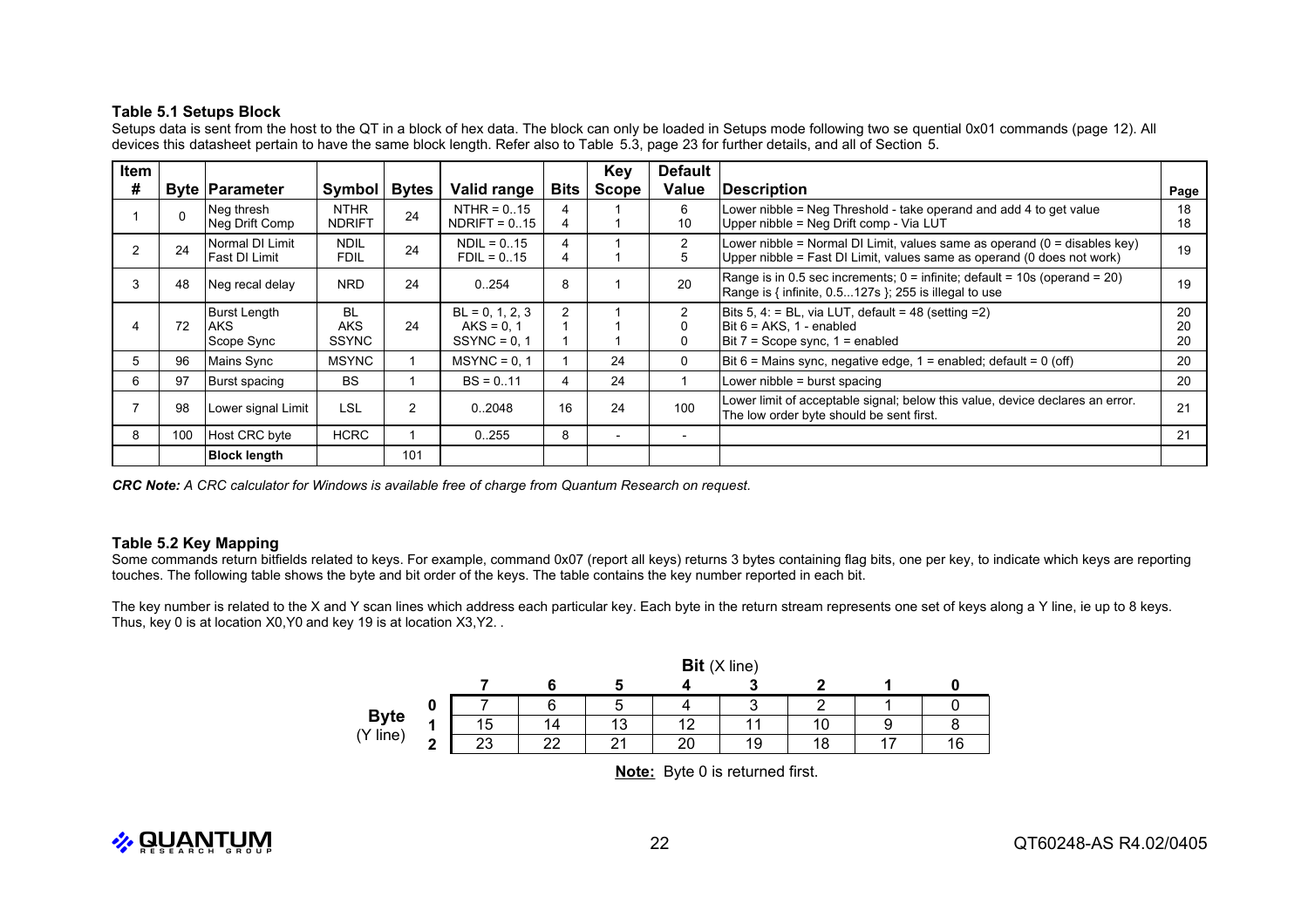#### **Table 5.3 Setups Block Summary**

**Typical values:** For most touch applications, use the values shown in the outlined cells. Bold text items indicate default settings. The number to send to the QT is the number in the leftmost column (0..15), not numbers from within the table. The QT uses lookup tables to translate the 0..15 to the parameters for each function.

|                     |                              | <b>Parameter</b>             |                    |                       |                           |                     |             |                   |              |               |  |  |
|---------------------|------------------------------|------------------------------|--------------------|-----------------------|---------------------------|---------------------|-------------|-------------------|--------------|---------------|--|--|
| <b>Index Number</b> | <b>NTHR</b><br><b>counts</b> | <b>NDRIFT</b><br><b>secs</b> | <b>NDIL counts</b> | <b>FDIL</b><br>counts | <b>NRD</b><br><b>secs</b> | <b>BL</b><br>pulses | <b>AKS</b>  | <b>Scope Sync</b> | <b>MSYNC</b> | <b>BS</b>     |  |  |
|                     | Per key                      | Per key                      | Per key            | Per key               | Per key                   | Per key             | Per key     | Per key           | Global       | Global        |  |  |
| 0                   | 4                            | 0.1                          | Key off            | unused                | 0 (Infinite)              | 16                  | $-$ Off $-$ | $-$ Off $-$       | $-$ Off $-$  | unused        |  |  |
| 1                   | 5                            | 0.2                          | $\mathbf{1}$       | $\mathbf 1$           | 0.5127s                   | 32                  | On          | On                | On           | $-500\mu s -$ |  |  |
| $\overline{2}$      | 6                            | 0.3                          | $-2-$              | $\overline{2}$        | Default=                  | $-48-$              |             |                   |              | $750\mu s$    |  |  |
| 3                   | $\overline{7}$               | 0.4                          | $\mathbf{3}$       | 3                     | 10 <sub>s</sub>           | 64                  |             |                   |              | $1,000\mu s$  |  |  |
| 4                   | 8                            | 0.6                          | 4                  | $\overline{4}$        |                           |                     |             |                   |              | $1,250\mu s$  |  |  |
| 5                   | 9                            | 0.8                          | 5                  | $-5-$                 |                           |                     |             |                   |              | $1,500\mu s$  |  |  |
| 6                   | $-10-$                       | $\mathbf{1}$                 | 6                  | $6\phantom{1}$        |                           |                     |             |                   |              | $1,750\mu s$  |  |  |
| $\overline{7}$      | 11                           | $1.2$                        | $\overline{7}$     | $\overline{7}$        |                           |                     |             |                   |              | $2,000\mu s$  |  |  |
| 8                   | 12                           | 1.5                          | 8                  | 8                     |                           |                     |             |                   |              | $2,250\mu s$  |  |  |
| 9                   | 13                           | $\overline{2}$               | 9                  | 9                     |                           |                     |             |                   |              | $2,500\mu s$  |  |  |
| 10                  | 14                           | $-2.5-$                      | 10                 | 10                    |                           |                     |             |                   |              | $2,750\mu s$  |  |  |
| 11                  | 15                           | 3.3                          | 11                 | 11                    |                           |                     |             |                   |              | $3,000\mu s$  |  |  |
| 12                  | 16                           | 4.5                          | 12                 | 12                    |                           |                     |             |                   |              |               |  |  |
| 13                  | $\overline{17}$              | 6                            | 13                 | 13                    |                           |                     |             |                   |              |               |  |  |
| 14                  | 18                           | 7.5                          | 14                 | 14                    |                           |                     |             |                   |              |               |  |  |
| 15                  | 19                           | 10                           | 15                 | 15                    |                           |                     |             |                   |              |               |  |  |

**NRD** is an exception: It can range from 0..254 which is translated from 1= 0.5s to 254= 127s with zero = infinity.

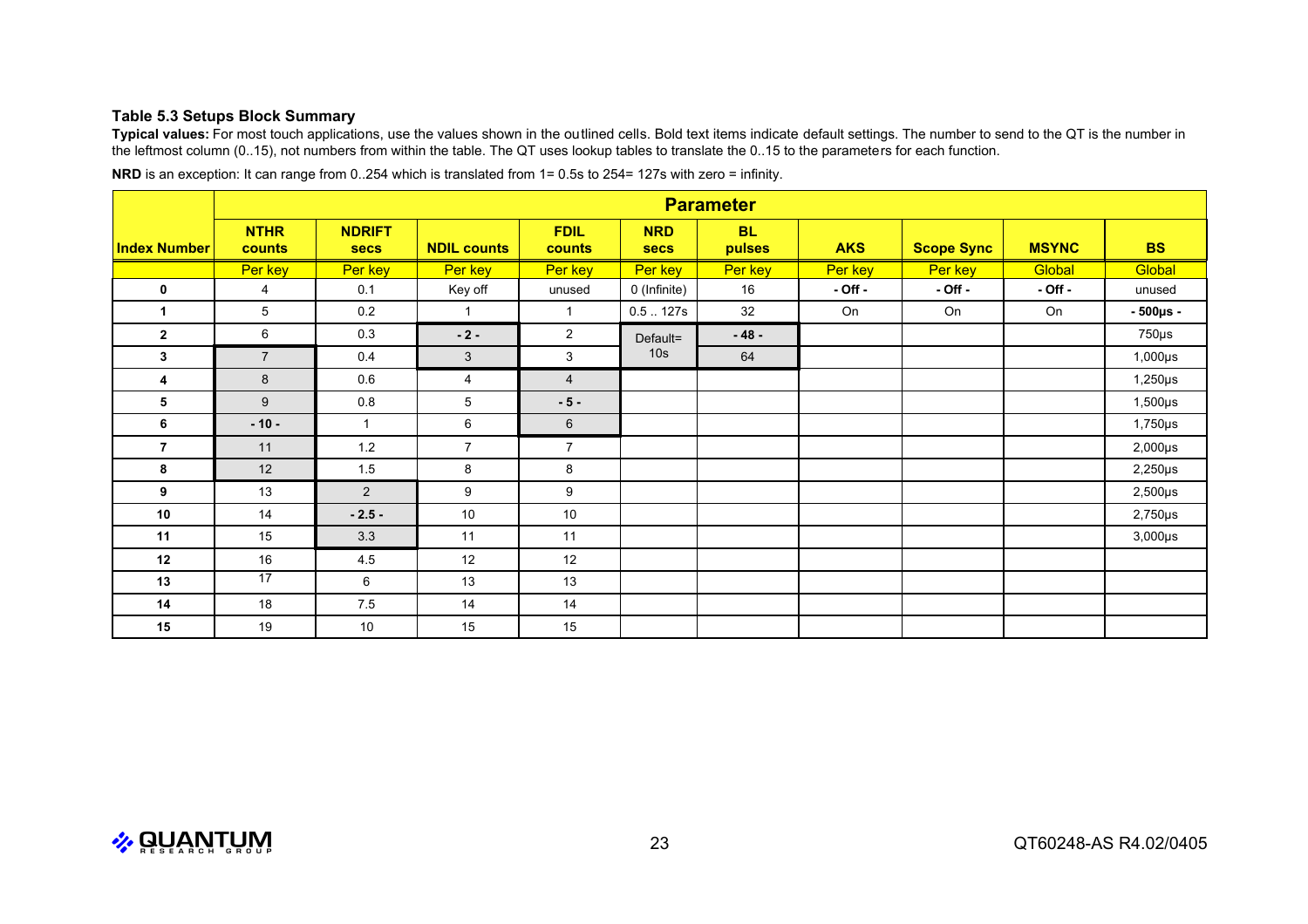# 6 Specifications

## **6.1 Absolute Maximum Electrical Specifications**

## **6.2 Recommended operating conditions**

## **6.3 DC Specifications**

Vdd = 5.0V, Cs = 4.7nF, Rs = 470K; Ta = recommended range, unless otherwise noted

| <b>Parameter</b> | <b>Description</b>            | Min       | <u>.</u><br>Typ | Max | <b>Units</b> | <b>Notes</b>                  |
|------------------|-------------------------------|-----------|-----------------|-----|--------------|-------------------------------|
| Iddr             | Supply current, running       |           |                 | 25  | mA           | Excluding external components |
| Vr               | Vdd internal reset voltage    |           | 2.7             | 2.9 | v            |                               |
| Vil              | Low input logic level         |           |                 | 0.8 | v            |                               |
| Vhl              | High input logic level        | 2.2       |                 |     | v            |                               |
| Vol              | Low output voltage            |           |                 | 0.6 | v            | 4mA sink                      |
| Voh              | High output voltage           | $Vdd-0.7$ |                 |     | v            | 1 <sub>m</sub> A source       |
| lil              | Input leakage current         |           |                 | ±1  | μA           |                               |
| Ar               | Acquisition resolution        |           | 9               | 11  | bits         |                               |
| Rp               | Internal pullup resistors     | 20        |                 | 50  | $k\Omega$    | DRDY, /SS pins                |
| Rrst             | Internal /RST pullup resistor | 30        |                 | 80  | $k\Omega$    |                               |

## **6.4 Timing Specifications**

| <b>Parameter</b>       | <b>Description</b>                            | Min | <b>Typ</b> | Max   | <b>Units</b> | <b>Notes</b>                      |
|------------------------|-----------------------------------------------|-----|------------|-------|--------------|-----------------------------------|
| <b>T</b> <sub>BS</sub> | Burst spacing                                 | 500 |            | 3.000 | μs           | Adjustable parameter via Setups   |
| Fc                     | Burst center frequency                        |     | 226        |       | kHz          |                                   |
| Fm                     | Burst modulation, percent                     |     | ±8         |       | $\%$         |                                   |
| S1                     | $\sqrt{\ }$ /SS to first $\sqrt{\ }$ CLK edge | 333 |            |       | ns           | SPI parameter controlled by host  |
| S <sub>2</sub>         | $\downarrow$ CLK to valid MISO                |     |            | 20    | ns           | SPI parameter controlled by QT    |
| S <sub>3</sub>         | Last $\uparrow$ CLK to $\uparrow$ /SS         | 25  |            |       | ns           | SPI parameter controlled by host  |
| S4                     | ↑ /SS to 3-state MISO                         |     |            | 20    | ns           | SPI parameter controlled by QT    |
| S <sub>5</sub>         | ↑ / SS to falling DRDY                        |     |            | 40    | μs           | SPI parameter controlled by QT    |
| S6                     | DRDY low pulse width                          |     |            |       | μs           | SPI parameter controlled by QT    |
| S7                     | CLK low pulse width                           | 333 |            |       | ns           | SPI parameter controlled by host  |
| S8                     | CLK high pulse width                          | 333 |            |       | ns           | SPI parameter controlled by host  |
| S9                     | CLK period                                    | 667 |            |       | ns           | SPI parameter controlled by host  |
| Fck                    | <b>SPI Clock rate</b>                         | 1.5 |            |       | <b>MHz</b>   | Max quaranteed is a min of 1.5MHz |

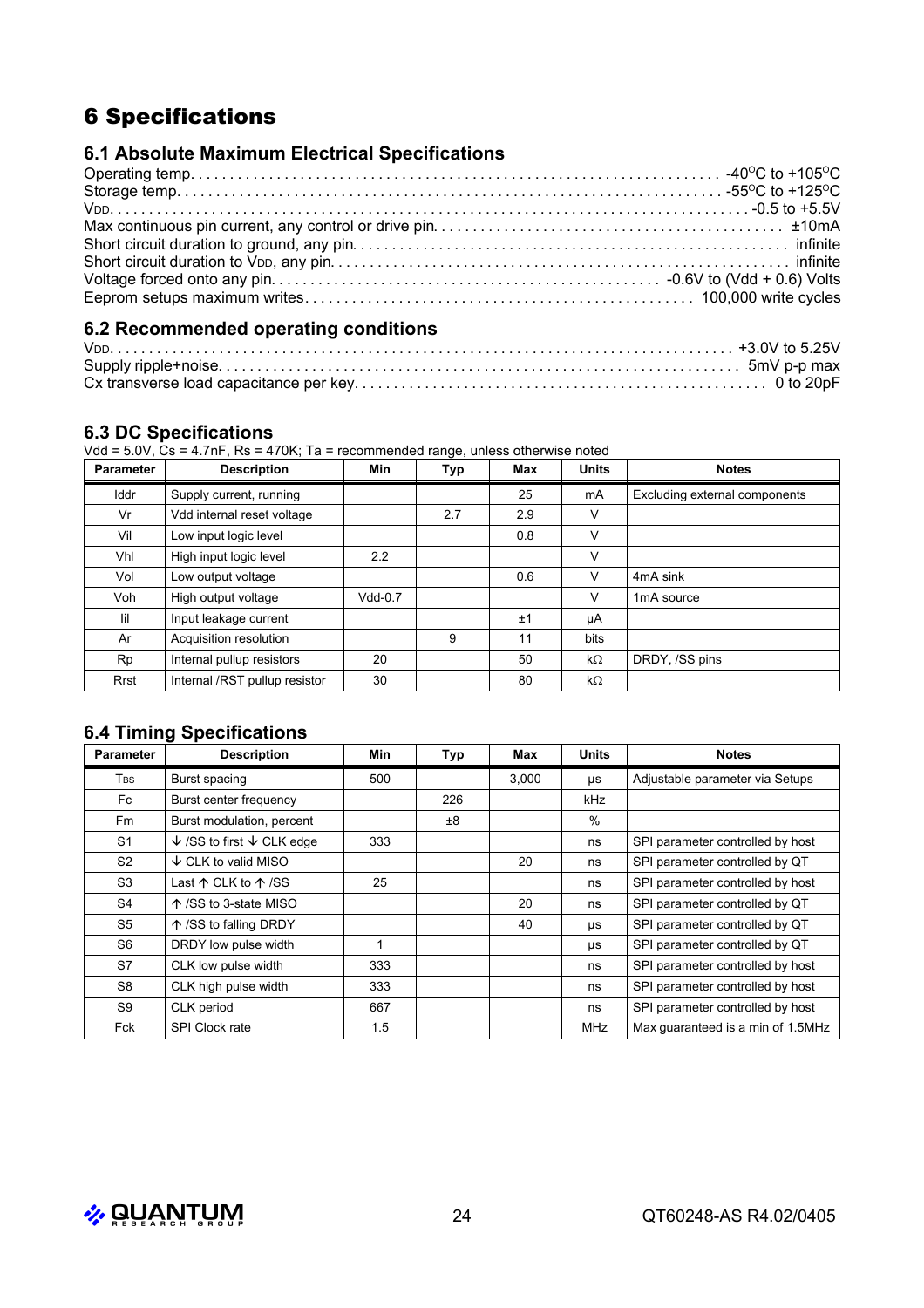## **6.5 Mechanical Dimensions**



| Package Type: 32 Pin TQFP |             |      |              |        |       |            |  |
|---------------------------|-------------|------|--------------|--------|-------|------------|--|
| <b>SYMBOL</b>             | Millimeters |      |              | Inches |       |            |  |
|                           | Min         | Max  | <b>Notes</b> | Min    | Max   | Notes      |  |
|                           |             |      |              |        |       |            |  |
| a                         | 6.90        | 7.10 | SQ           | 0.272  | 0.280 | SQ         |  |
| А                         | 8.75        | 9.25 | SQ           | 0.344  | 0.354 | <b>SQ</b>  |  |
| e                         | 0.09        | 0.20 |              | 0.003  | 0.008 |            |  |
| E                         | 0.45        | 0.75 |              | 0.018  | 0.030 |            |  |
| h                         | 0.05        | 0.15 |              | 0.002  | 0.006 |            |  |
| н                         |             | 1.20 |              |        | 0.047 |            |  |
|                           | 0.30        | 0.45 |              | 0.012  | 0.018 |            |  |
| n                         | 0.80        | 0.80 | <b>BSC</b>   | 0.031  | 0.031 | <b>BSC</b> |  |
| ο                         | 0           |      |              |        |       |            |  |

# **6.6 Marking**

|                              | <b>TOFP Part</b><br>Number | Kevs | Marking    | <b>Lead-Free</b> |
|------------------------------|----------------------------|------|------------|------------------|
| -40°C to +105°C              | QT60168-ASG                | 16   | QT60168-AG | Yes              |
| -40 <sup>°</sup> C to +105°C | QT60248-ASG                | 24   | QT60248-AG | Yes              |

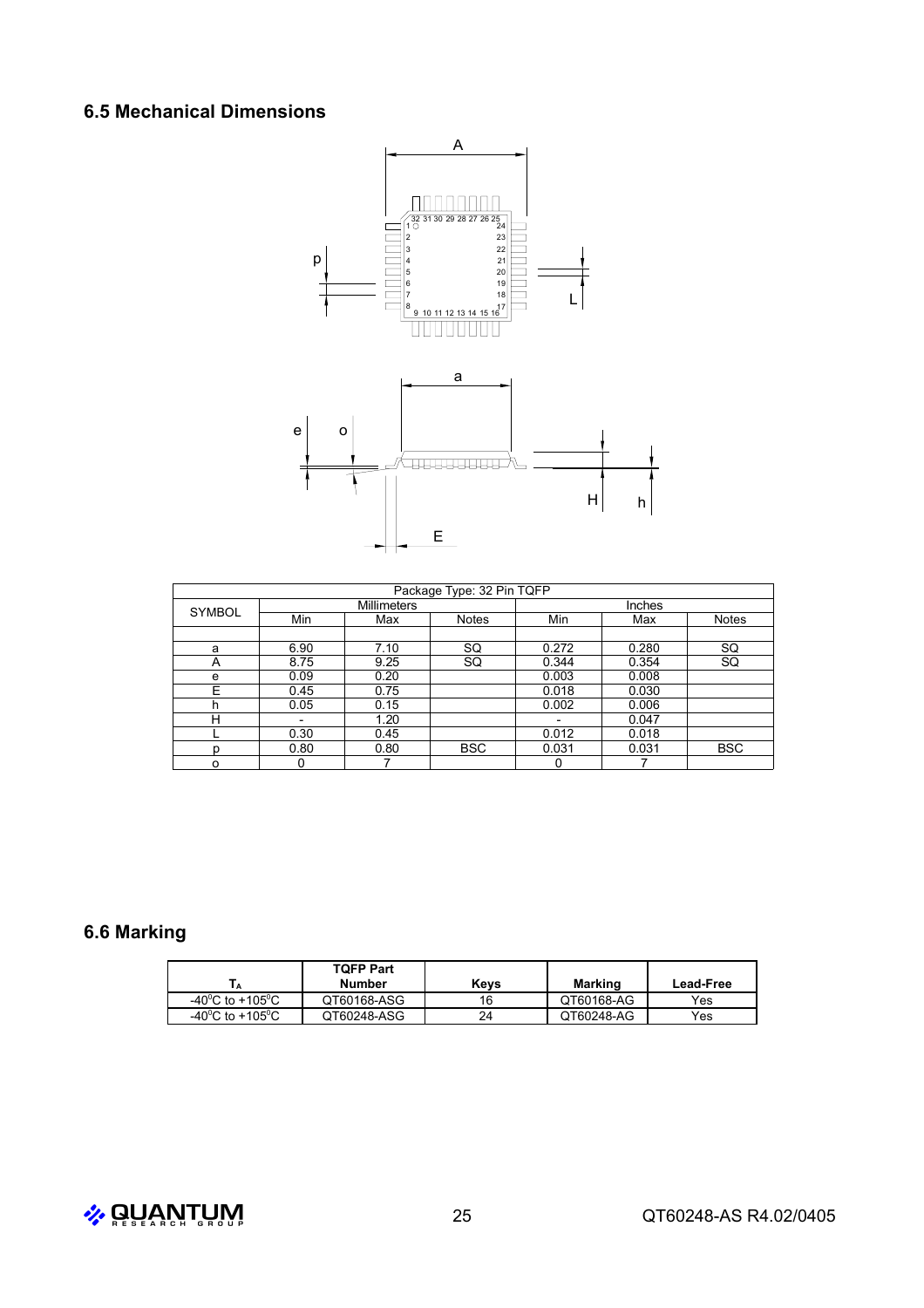# 7 Appendix

## **7.1 8-Bit CRC Algorithm**

```
// 8 bits crc calculation. Initial value is 0.
// polynomial = X^8 + X^5 + X^4 + 1// data is an 8 bit number; crc is a 8 bit number
unsigned char eight bit crc(unsigned char crc, unsigned char data)
\{ unsigned char index; \frac{1}{\sqrt{2}} // shift counter
  unsigned char fb;
  index = 8; \frac{1}{1} initialise the shift counter
  do
   \{ fb = (crc \land data) & 0x01;data >>= 1;crc >>= 1;
     If(fb)
      \int crc \uparrow = 0x8c;
      }
  \} while(--index);
     return crc;
}
```
*A CRC calculator for Windows is available free of charge from Quantum Research.*

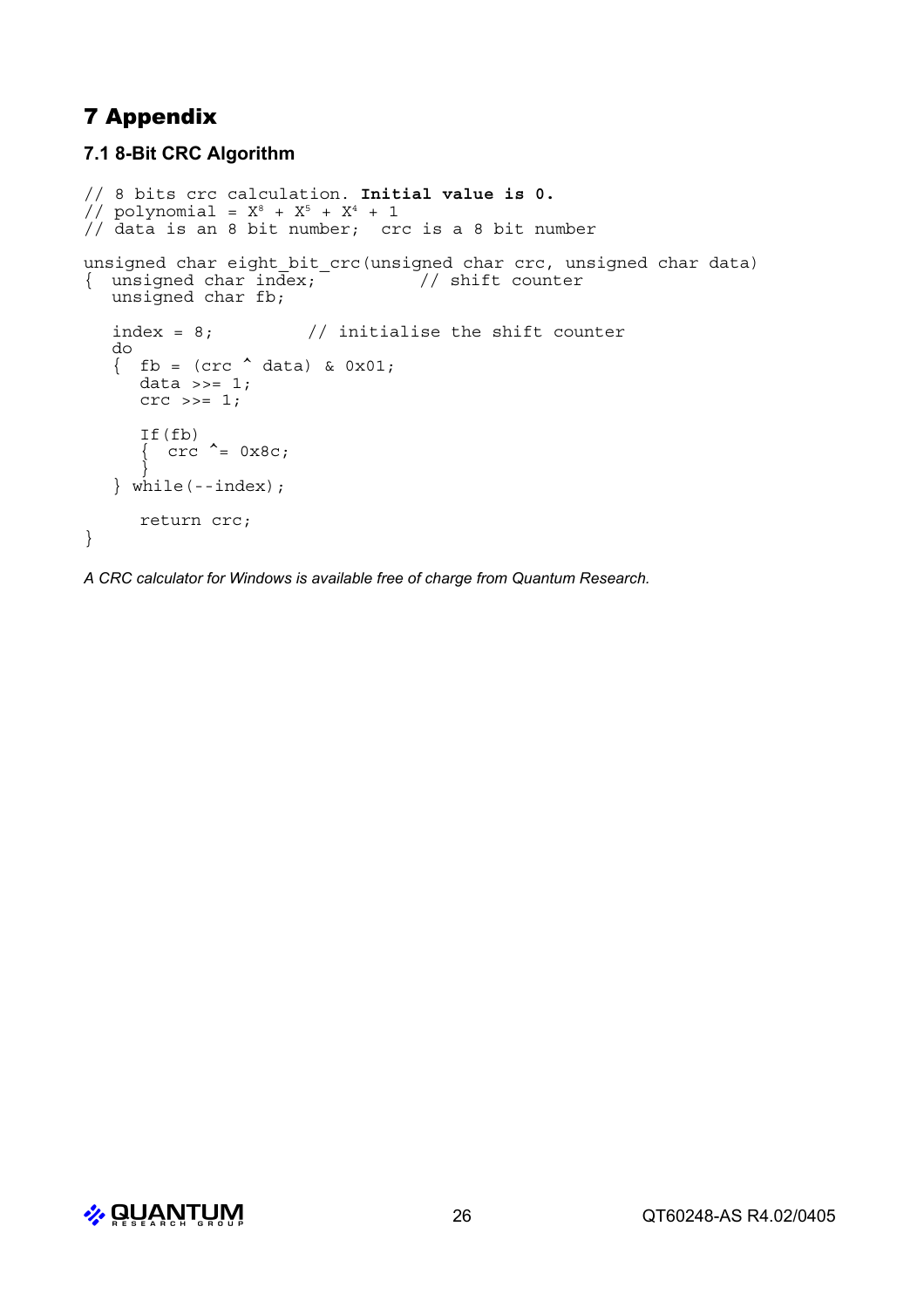## **7.2 1-Sided Key Layout**

This key design can be made on a 1-sided SMT PCB. A single 0-ohm jumper allows the wiring to be done on a single side with full pass-through of X and Y traces to allow matrix connections to be made across a large number of keys. Key size, shape, and number of interleavings can be varied substantially from this drawing. The below drawing shows 6 interleave white spaces; only a double interleave is required in the case of smaller keys.

The PCB is bonded to a panel on its underside, and the fields fire through the PCB, adhesive, and panel in that sequence. This results in a very low cost design.

# **X Y X Y** 0-ohm SMT Jumper

## **7.3 PCB Layout**

Shown is an example PCB layout using inexpensive 1-sided CEM-1 or FR-1 PCB laminate. The key layouts follow the design rules shown above. (PCB design shown uses a QT60326 chip but still represents a good example).



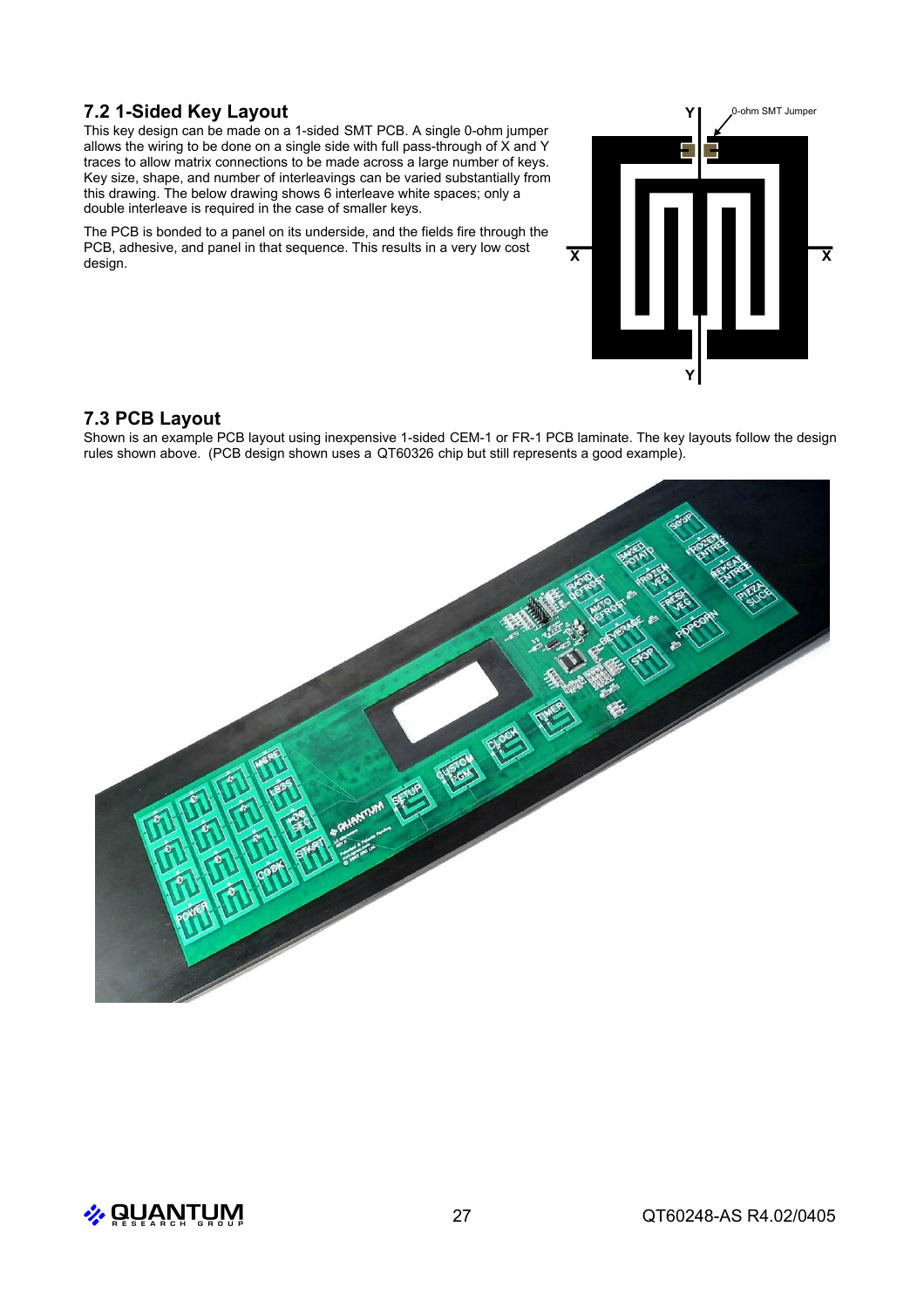

Patented and patents pending

## Corporate Headquarters

1 Mitchell Point Ensign Way, Hamble SO31 4RF Great Britain Tel: +44 (0)23 8056 5600 Fax: +44 (0)23 8045 3939

#### www.qprox.com

North America 651 Holiday Drive Bldg. 5 / 300 Pittsburgh, PA 15220 USA Tel: 412-391-7367 Fax: 412-291-1015

This device covered under one or more of the following United States and international patents: 5,730,165, 6,288,707, 6,377,009, 6,452,514, 6,457,355, 6,466,036, 6,535,200. Numerous further patents are pending which may apply to this device or the applications thereof.

The specifications set out in this document are subject to change without notice. All products sold and services supplied by QRG are subject to our Terms and Conditions of sale and supply of services which are available online at www.qprox.com and are supplied with every order acknowledgement. QProx, QTouch, QMatrix, QLevel, QSlide, and QWheel are trademarks of QRG. QRG products are not suitable for medical (including lifesaving equipment), safety or mission critical applications or other similar purposes. Except as expressly set out in QRG's Terms and Conditions, no licenses to patents or other intellectual property of QRG (express or implied) are granted by QRG in connection with the sale of QRG products or provision of QRG services. QRG will not be liable for customer product design and customers are entirely responsible for their products and applications which incorporate QRG's products.

*Development Team: Dr. Tim Ingersoll, Samuel Brunet, Hal Philipp*